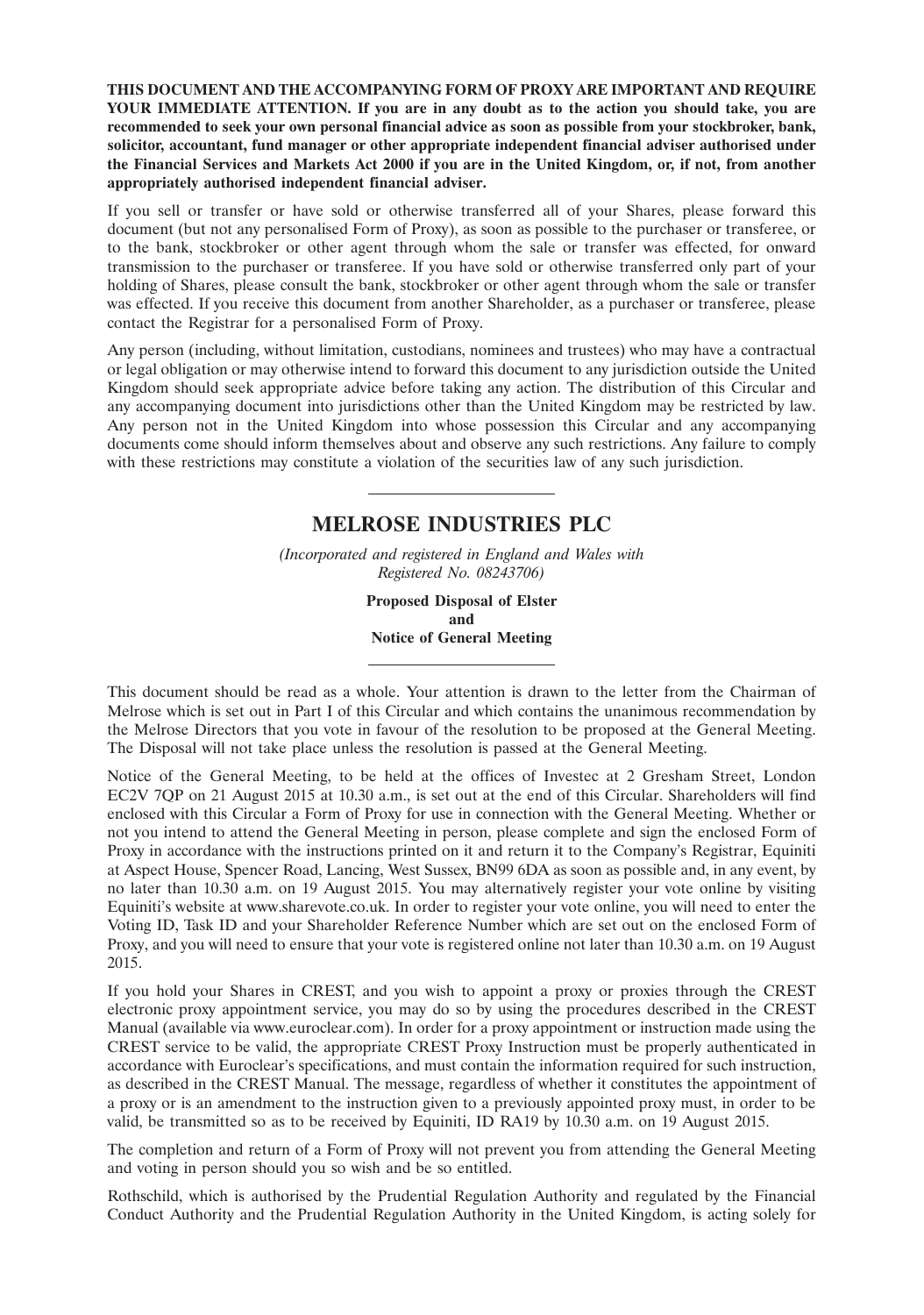Melrose and no one else in connection with the Disposal and, save for any responsibility which may arise under FSMA or the regulatory regime established thereunder, will not be responsible to anyone other than Melrose for providing the protections afforded to the respective clients of Rothschild or for providing advice in connection with the Disposal, the contents of this document or any transaction, arrangement or other matter referred to in this document.

J.P. Morgan, which is authorised and regulated by the Financial Conduct Authority in the United Kingdom, is acting solely for Melrose and no one else in connection with the Disposal and, save for any responsibility which may arise under FSMA or the regulatory regime established thereunder, will not be responsible to anyone other than Melrose for providing the protections afforded to the respective clients of J.P. Morgan or for providing advice in connection with the Disposal, the contents of this document or any transaction, arrangement or other matter referred to in this document.

This document is a circular relating to the Disposal which has been prepared in accordance with the Listing Rules and approved by the Financial Conduct Authority. For a discussion of the risks relating to the Disposal, see the discussion of risks and uncertainties set out in Part II (*Risk Factors Relating to the Disposal*) of this Circular.

Capitalised terms have the meaning ascribed to them in Part VII (*Definitions*) of this Circular.

**A summary of action to be taken by Shareholders is set out on page 7 of this Circular and in the Notice of General Meeting set out at the end of this Circular.**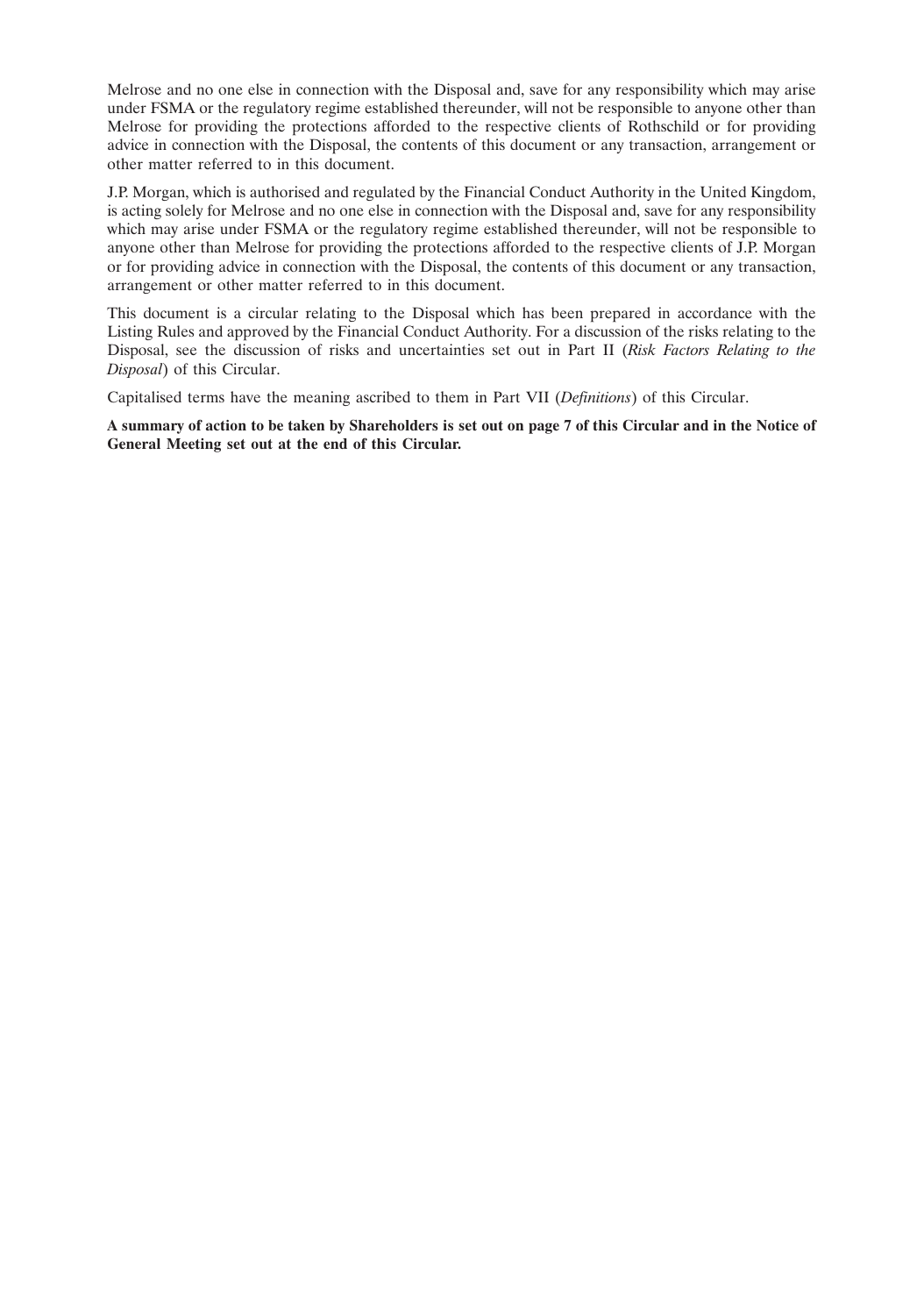# **TABLE OF CONTENTS**

|                                                                     | Page |
|---------------------------------------------------------------------|------|
|                                                                     |      |
| DIRECTORS, COMPANY SECRETARY, REGISTERED OFFICE AND ADVISERS  3     |      |
|                                                                     |      |
|                                                                     |      |
|                                                                     |      |
| PART IV FINANCIAL INFORMATION RELATING TO THE ELSTER GROUP 14       |      |
| PART V UNAUDITED PRO FORMA STATEMENT OF NET ASSETS OF THE GROUP  17 |      |
|                                                                     |      |
|                                                                     |      |
|                                                                     |      |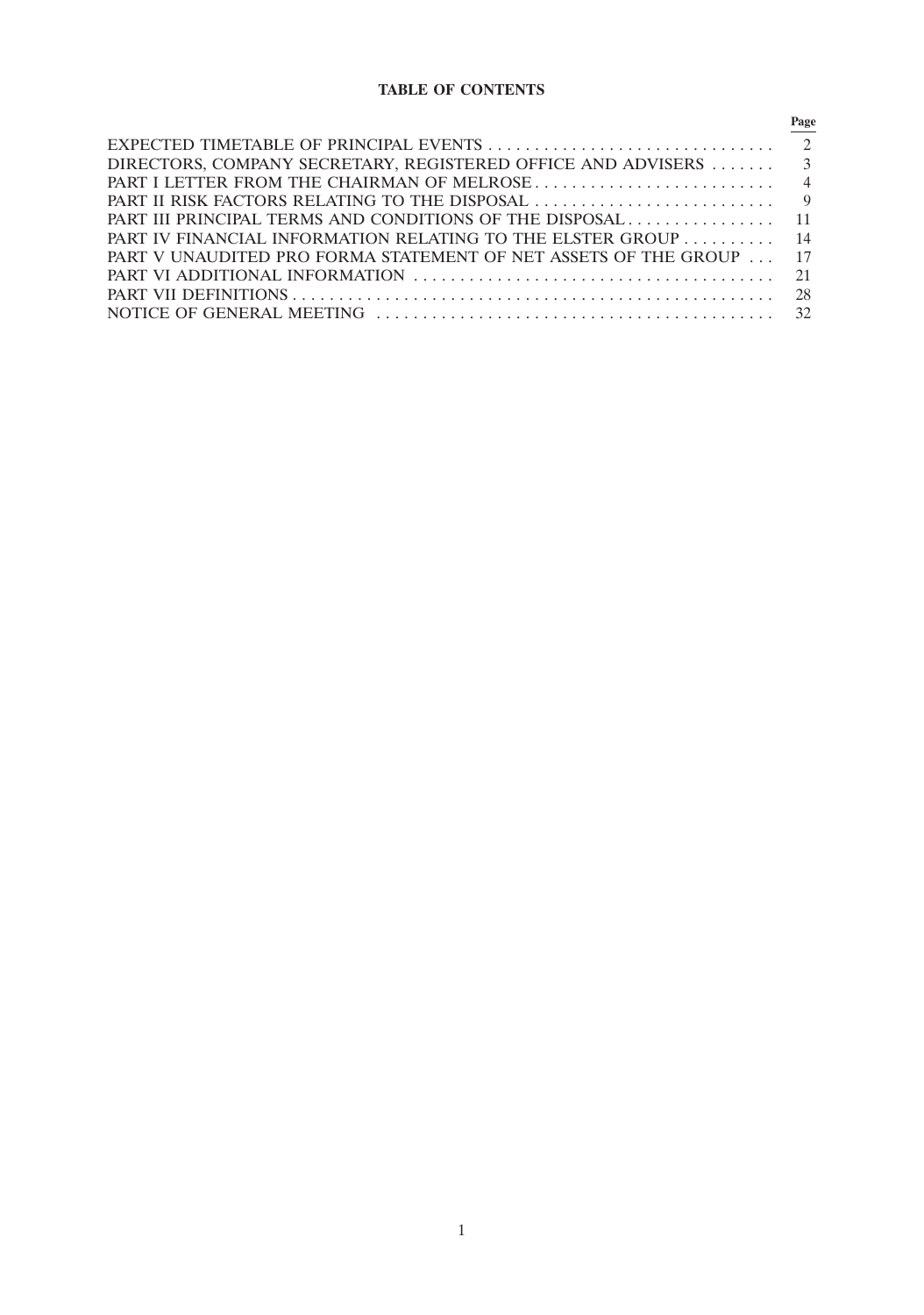### **EXPECTED TIMETABLE OF PRINCIPAL EVENTS**

|                                                                                                                                    | <b>Time and Date</b>         |
|------------------------------------------------------------------------------------------------------------------------------------|------------------------------|
|                                                                                                                                    | 28 July 2015                 |
| Publication of and posting of this Circular, the Notice of General                                                                 | 29 July 2015                 |
| Latest time and date for receipt of Forms of Proxy, CREST Proxy<br>Instructions and registration of online votes from Shareholders | 10.30 a.m. on 19 August 2015 |
|                                                                                                                                    | 10.30 a.m. on 21 August 2015 |
| Expected date of completion of the Disposal (subject to approval).                                                                 | First Quarter 2016           |

**Notes:**

(1) All references in this Circular to times are to London times unless otherwise stated.

(2) The timetable may be subject to change. If any of the above times and/or dates should change, the new times and/or dates will be notified to the Financial Conduct Authority and announced to Shareholders through a Regulatory Information Service.

#### **Forward looking statements**

This document contains certain ''forward looking statements'' relating to the Group, the Continuing Group, the Elster Group and the Disposal, including with respect to certain of the Group's plans and its current goals and expectations relating to its future financial condition, performance, results, strategy and objectives. Statements containing the words ''believes'', ''intends'', ''should'', ''plans'', ''pursues'', ''seeks'' and ''anticipates'' (or negatives thereof), and variations thereof or words of similar meaning, are forward looking. By their nature, all forward looking statements involve assumptions, risk and uncertainty because they relate to future events and circumstances which are beyond Melrose's control including, among other things, the domestic and global economic and business conditions, market-related risks such as fluctuations in interest rates and exchange rates, and the performance of financial markets generally, the policies and actions of regulatory authorities, the impact of competition, inflation and deflation; the timing, impact and other uncertainties of future acquisitions or combinations within relevant industries and the impact of changes in capital, solvency or accounting standards, and tax and other legislation and any regulations in the jurisdictions in which Melrose and its affiliates operate. As a result, Melrose's actual future financial condition, performance and results may differ materially from the plans, goals and expectations set forth in the forward looking statements and no assurances can be given that the forward looking statements in this document will be realised.

Any forward looking statements made herein speak only as of the date they are made. Except as required by the Financial Conduct Authority, the London Stock Exchange or any other applicable law or regulation, Melrose expressly disclaims any obligation or undertaking to release publicly any updates or revisions to any forward looking statements contained in this document to reflect any change in Melrose's expectations with regard thereto or any change in events, conditions or circumstances on which any such statement is based.

Forward looking statements contained in this document do not in any way seek to qualify the working capital statement contained in Section 11 of Part VI (*Additional Information*) of this document.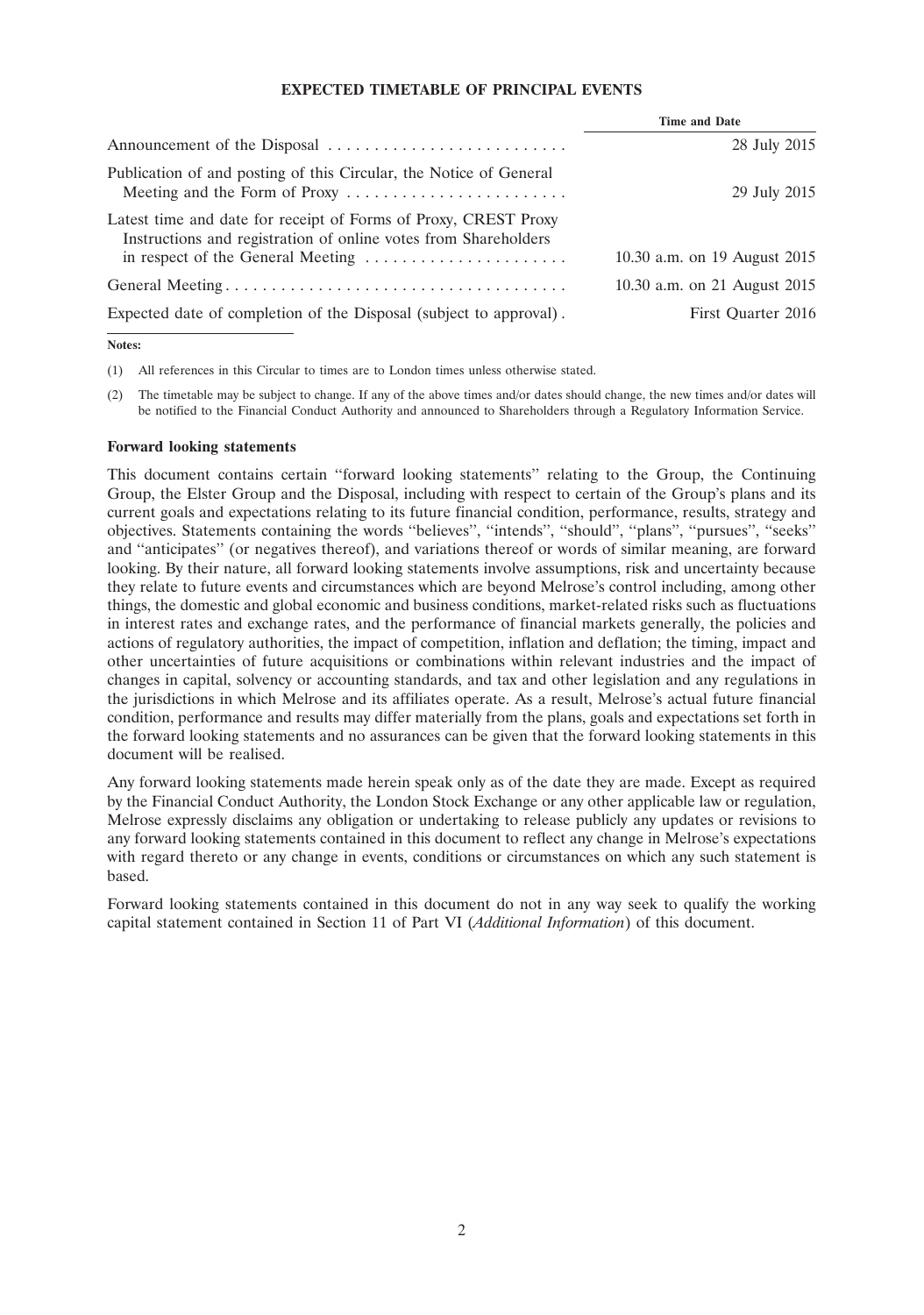# **DIRECTORS, COMPANY SECRETARY, REGISTERED OFFICE AND ADVISERS**

| <b>DIRECTORS</b>                                                     | Christopher Miller (Executive Chairman)                                                                      |
|----------------------------------------------------------------------|--------------------------------------------------------------------------------------------------------------|
|                                                                      | David Roper (Executive Vice-Chairman)                                                                        |
|                                                                      | Simon Peckham (Chief Executive)                                                                              |
|                                                                      | Geoffrey Martin (Group Finance Director)                                                                     |
|                                                                      | Perry Crosthwaite (Senior Non-Executive Director)                                                            |
|                                                                      | John Grant (Non-Executive Director)                                                                          |
|                                                                      | Justin Dowley (Non-Executive Director)                                                                       |
|                                                                      | Elizabeth Hewitt (Non-Executive Director)                                                                    |
| <b>COMPANY SECRETARY</b>                                             | Adam Westley                                                                                                 |
| <b>REGISTERED OFFICE</b>                                             | $11th$ Floor<br>Colmore Plaza<br>20 Colmore Circus Queensway<br>Birmingham<br>West Midlands<br><b>B4 6AT</b> |
| <b>LEAD FINANCIAL ADVISER AND JOINT</b><br><b>SPONSOR TO MELROSE</b> | Rothschild<br>New Court<br>St Swithin's Lane<br>London<br><b>EC4N 8AL</b>                                    |
| FINANCIAL ADVISER AND JOINT SPONSOR<br><b>TO MELROSE</b>             | J.P. Morgan Limited<br>25 Bank Street<br>Canary Wharf<br>London<br>E14 5JP                                   |
| <b>LEGAL ADVISER TO MELROSE</b>                                      | Simpson Thacher & Bartlett LLP<br>CityPoint<br>One Ropemaker Street<br>London<br>EC2Y 9HU                    |
| <b>REGISTRARS TO MELROSE</b>                                         | Equiniti Limited<br>Aspect House<br>Spencer Road<br>Lancing<br><b>West Sussex</b><br><b>BN99 6DA</b>         |
| <b>AUDITORS TO MELROSE AND REPORTING</b><br><b>ACCOUNTANTS</b>       | Deloitte LLP<br>2 New Street Square<br>London<br>EC4A 3BZ                                                    |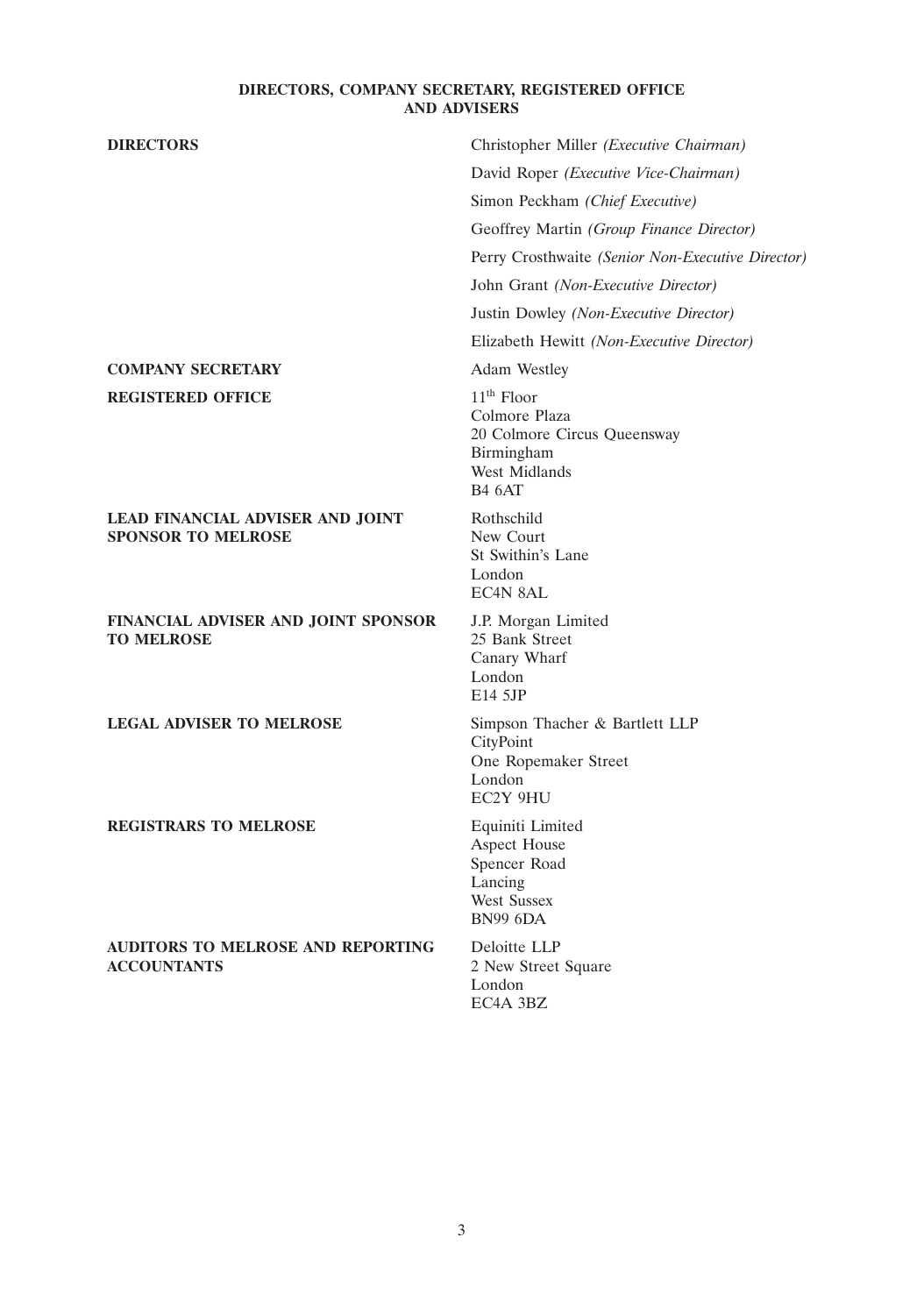# **PART I LETTER FROM THE CHAIRMAN OF MELROSE**



*Incorporated and registered in England and Wales with Registration No. 08243706*

Christopher Miller (*Executive Chairman*) 11<sup>th</sup> floor<br>David Roper (*Executive Vice-Chairman*) Colmore Plaza David Roper (*Executive Vice-Chairman*) Simon Peckham (*Chief Executive*) 20 Colmore Circus Queensway Geoffrey Martin (*Group Finance Director*) **Birmingham**<br>
Perry Crosthwaite (*Senior Non-Executive Director*) **Birmingham**<br>
West Midlands Perry Crosthwaite (*Senior Non-Executive Director*) West Midlands<br>
John Grant (*Non-Executive Director*) B4 6AT John Grant (*Non-Executive Director*) Justin Dowley (*Non-Executive Director*) Elizabeth Hewitt (*Non-Executive Director*)

*Directors: Registered office:*

29 July 2015

Dear Shareholder,

# **PROPOSED DISPOSAL OF ELSTER**

# **1. INTRODUCTION**

On 28 July 2015, the Melrose Board announced that, in line with its ''buy, improve, sell'' business model, Melrose had entered into an agreement with respect to the sale of its Elster business (comprising Elster Gas, Elster Electricity and Elster Water), a world leader in measuring and improving the flow of natural gas, electricity and water, to Honeywell, for a consideration of £3.3 billion payable in cash on completion, subject to customary adjustments. In addition, Honeywell will assume Elster related pension obligations as well as the Group's FKI UK DB Scheme and McKechnie Plan. Key highlights of the sale are as follows:

- Consideration of £3.3 billion implying a multiple of 3.1 times 2014 revenue and 14.3 times 2014 headline<sup>1</sup>  $EBITDA<sup>2</sup>$ ;
- Generated 2.3 times equity investment and 33 per cent. equity IRR within the three years since Melrose acquired Elster for £1.8 billion in August 2012;
- In addition to the cash consideration, Honeywell is assuming the Group's FKI UK DB Scheme and McKechnie Plan as well as its related pension obligations, which together comprise the majority of the Group's pension schemes;
- It is our intention to return over £2 billion to Shareholders following Completion (subject to, amongst other things, exchange rate movements). We expect to announce further details on the proposed return of capital within a reasonably short period following Completion; and
- On the basis that the return of capital is implemented, Melrose will have raised approximately £2.0 billion from Shareholders who, in addition to their remaining shareholding, will have received over £3.8 billion since flotation on AIM in 2003.

Melrose acquired Elster in August 2012 and has since implemented numerous operational improvement programmes within the business. We are very pleased with the progress that Elster has made to date and prior to being approached by Honeywell we had expected to continue to own most of the Elster business for longer. However, the Melrose Board believes that Honeywell's offer for the Elster business, combined with the transfer of the majority of the Group's defined benefit pension liabilities, represents an offer we should accept for shareholders in terms of delivering both certainty in one transaction and a sizeable return on original investment earlier than the Melrose Board had anticipated.

<sup>1</sup> Before exceptional costs, exceptional income and intangible asset amortisation

<sup>2</sup> Operating profit before depreciation and amortisation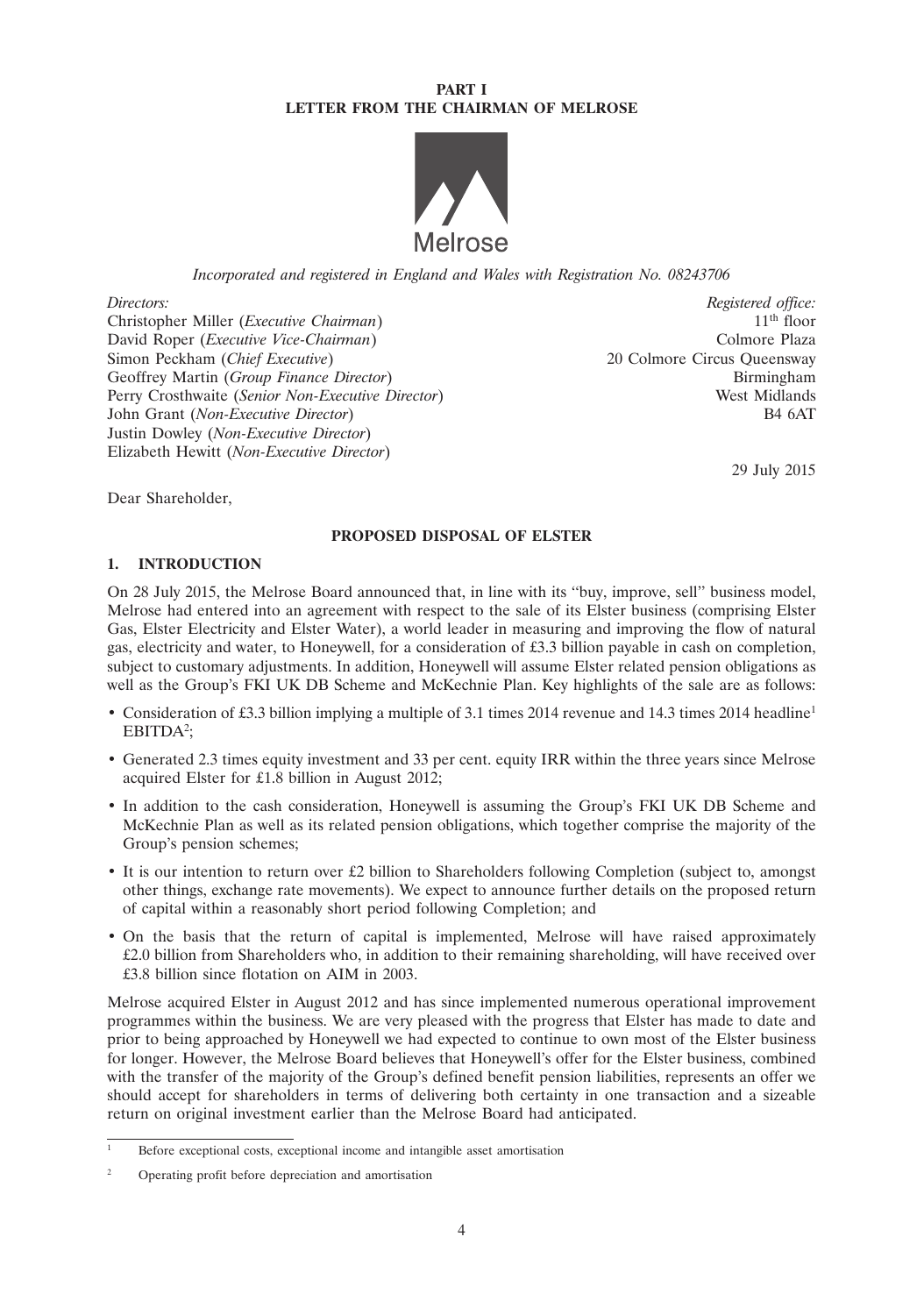Melrose's focus since its inception has always been to make good businesses better and to generate superior returns for our Shareholders. Over the years Melrose has acquired and improved businesses in which it saw significant potential and later sold them at the appropriate time. As a result the market capitalisation of Melrose has increased as it raised capital and decreased as capital was returned to Shareholders. Following the sale of our Elster business and the associated return of capital, Melrose will become substantially smaller in size. The Melrose Board wishes to make clear to our Shareholders that there is no change to our ''buy, improve, sell'' business model nor will this sale influence the size of the acquisition opportunities that we are able to pursue. The search for our next acquisition continues and we believe that Melrose will, if anything, benefit from a greater level of flexibility for our next acquisition. The Melrose Board is excited to begin another successful chapter in Melrose's history and looks forward in due course to inviting you to invest in the next project.

# *Elster acquisition*

Melrose's strategy is to buy good manufacturing businesses with strong fundamentals whose performance we believe can be improved. Melrose improves the businesses through a mixture of investment and changed management focus, before selling them and returning the proceeds to Shareholders.

When acquiring Elster in 2012, the Melrose Board recognised that Elster was already a quality business with further potential, serving strong end markets with attractive long term demand drivers. Moreover, the Melrose Board believed there to be further business development opportunities for Elster as well as an opportunity to improve efficiency and ultimately the financial performance of Elster.

Shortly after its acquisition, Melrose reorganised Elster into three separately managed business units: Elster Gas, Elster Electricity and Elster Water, and invested heavily to improve each of them. Melrose has achieved the following milestones in respect of its Elster business during its three years of ownership:

- Increased operating profit by two thirds and improved operating margins by seven percentage points;
- Acquired Eclipse, a manufacturer of gas combustion components and systems for industrial heating and drying applications headquartered in Rockford, Illinois (USA), in October 2014 that enabled Elster Gas to offer a complete range of combustion solutions;
- Generated average headline<sup>3</sup> operating profit conversion to cash (pre capex) of 93 per cent.; and
- Implemented a number of operational and margin improvement programmes, invested substantial amounts in automated production and outsourced non-core production where appropriate.

# *Return of capital and use of proceeds*

The Disposal is expected to generate net proceeds of £3.3 billion. Melrose intends to return over £2 billion (subject, amongst other things, to currency fluctuations) from the sale of Elster to Shareholders with the balance of the net proceeds used to repay existing borrowings (up to £0.8 billion) or placed initially on interest-bearing deposit so that any such proceeds will be available to meet the requirements of the Group's trading activity.

The proposed return of capital will be conditional on Completion of the Disposal, which is anticipated to occur in the first quarter of 2016, and will also require the prior approval of Shareholders.

It is envisaged that shortly after Completion of the Disposal a circular will be sent to Shareholders containing full details of the proposed return of capital and other connected matters as well as convening a separate general meeting in order to seek Shareholder approval.

# *Financial effects of the Disposal*

An unaudited statement of the net assets of the Group has been prepared for illustrative purposes only to show the effect of the Disposal as if it had occurred at 30 June 2015. This statement is set out in Part V of this Circular. Elster currently represents a large part of the Group's gross assets and the Disposal will have a significant impact on Melrose's earnings, mitigated in part by the sales proceeds generated by the Disposal and the intended return of capital. Elster and the transferred pension obligations contributed 76% of the Group revenues, 80% of the Group headline<sup>4</sup> operating profit and represented 81% of the Group gross assets for the 31 December 2014 year end.

Before exceptional costs, exceptional income and intangible asset amortisation

Before exceptional costs, exceptional income and intangible asset amortisation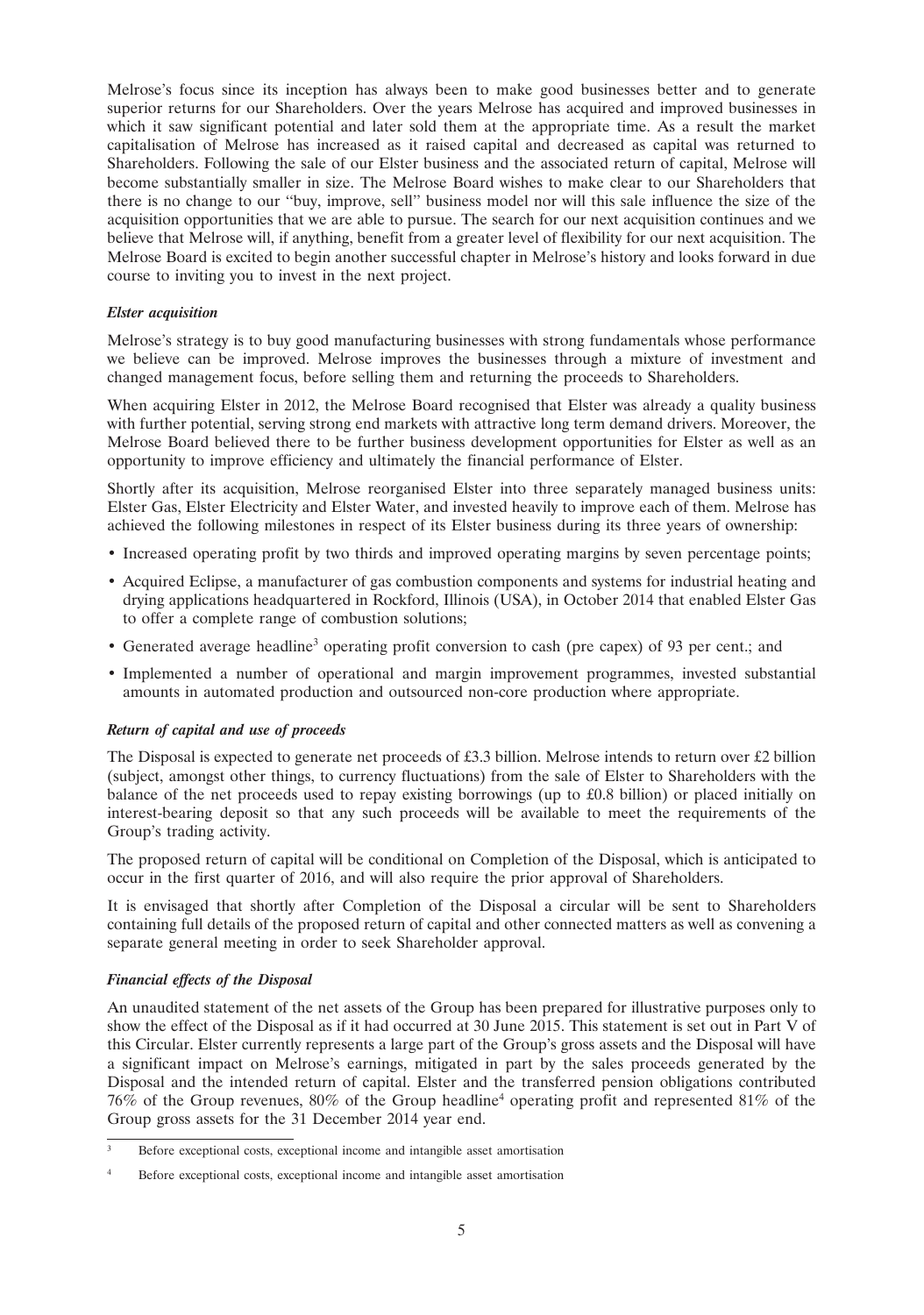# *Shareholder Approvals*

Due to its size, the Disposal is conditional upon, amongst other things, the approval of Shareholders under the Listing Rules. A General Meeting is to be held at the offices of Investec at 2 Gresham Street, London EC2V 7QP at 10.30 a.m. on 21 August 2015 for the purpose of seeking such approval. A notice convening the General Meeting, at which the Disposal Resolution will be proposed, is set out at the end of this Circular.

This Circular sets out the proposed terms of the Disposal, including the background to and reasons for the Disposal, and explains why the Melrose Board considers the Disposal to be in the best interests of Melrose and the Shareholders as a whole.

# **2. PRINCIPAL TERMS AND CONDITIONS OF THE DISPOSAL**

The Disposal Agreement between the Company, Melrose PLC, Sageford (a wholly owned subsidiary of the Company) (as ''Seller'') and Honeywell (as ''Purchaser'') was entered into on 28 July 2015, pursuant to which the Seller has agreed to sell Elster.

The consideration for the Disposal is based on an enterprise value of £3.3 billion and is payable in cash on Completion, subject to limited customary adjustments.

As part of the terms of the Disposal the Elster Retirement Plans will remain with Elster following the Disposal and the McKechnie Plan and the FKI UK DB Scheme will also be transferred to Honeywell.

The Disposal is expected to complete in the first quarter of 2016. Completion is conditional upon, amongst other things, obtaining the relevant approvals from regulatory authorities in the relevant jurisdictions, including Brazil, China, the European Union, Russia, Turkey and the United States, and the approval of the Shareholders at the General Meeting of Melrose.

Further details of the Disposal Agreement are set out in Part III (*Principal Terms and Conditions of the Disposal*).

# **3. INFORMATION ON ELSTER**

The Elster business is a world leader in measuring and improving the flow of natural gas, electricity and water. For the financial year ended 31 December 2014, Elster generated £1,050 million of total revenue and £206 million of headline<sup>5</sup> operating profit (prior to the adjustments for the FKI UK DB Scheme and McKechnie Plan).

Elster comprises three operating units: Elster Gas (the gas meters, systems, heat process units and technologies business segment of Elster), Elster Electricity (the electricity meters, communications and energy management business segment of Elster) and Elster Water (the water metering and communications systems business segment of Elster).

Financial information set out in this paragraph 3 has been extracted without material adjustment from the financial information relating to the Elster Group, set out in Part IV (*Financial Information Relating to the Elster Group*) of this Circular.

# **4. INFORMATION ON HONEYWELL**

Honeywell is a diversified technology and manufacturing company with business operations managed through three operating units: Aerospace (a leading global supplier of aircraft engines, integrated avionics, systems and service solutions, and related products and services), Automation and Control Solutions (a leading global provider of environmental and combustion controls, sensing controls, security and life safety products and services), and Performance Materials and Technologies (a global leader in developing and manufacturing advanced materials, process technologies and automation solutions). It is intended that the Elster businesses will report under the Automation and Control Solutions and Performance Materials and Technologies divisions of Honeywell.

Honeywell was incorporated in Delaware in 1985 and trades as Honeywell International Inc. on the New York Stock Exchange.

<sup>5</sup> Before exceptional costs, exceptional income and intangible asset amortisation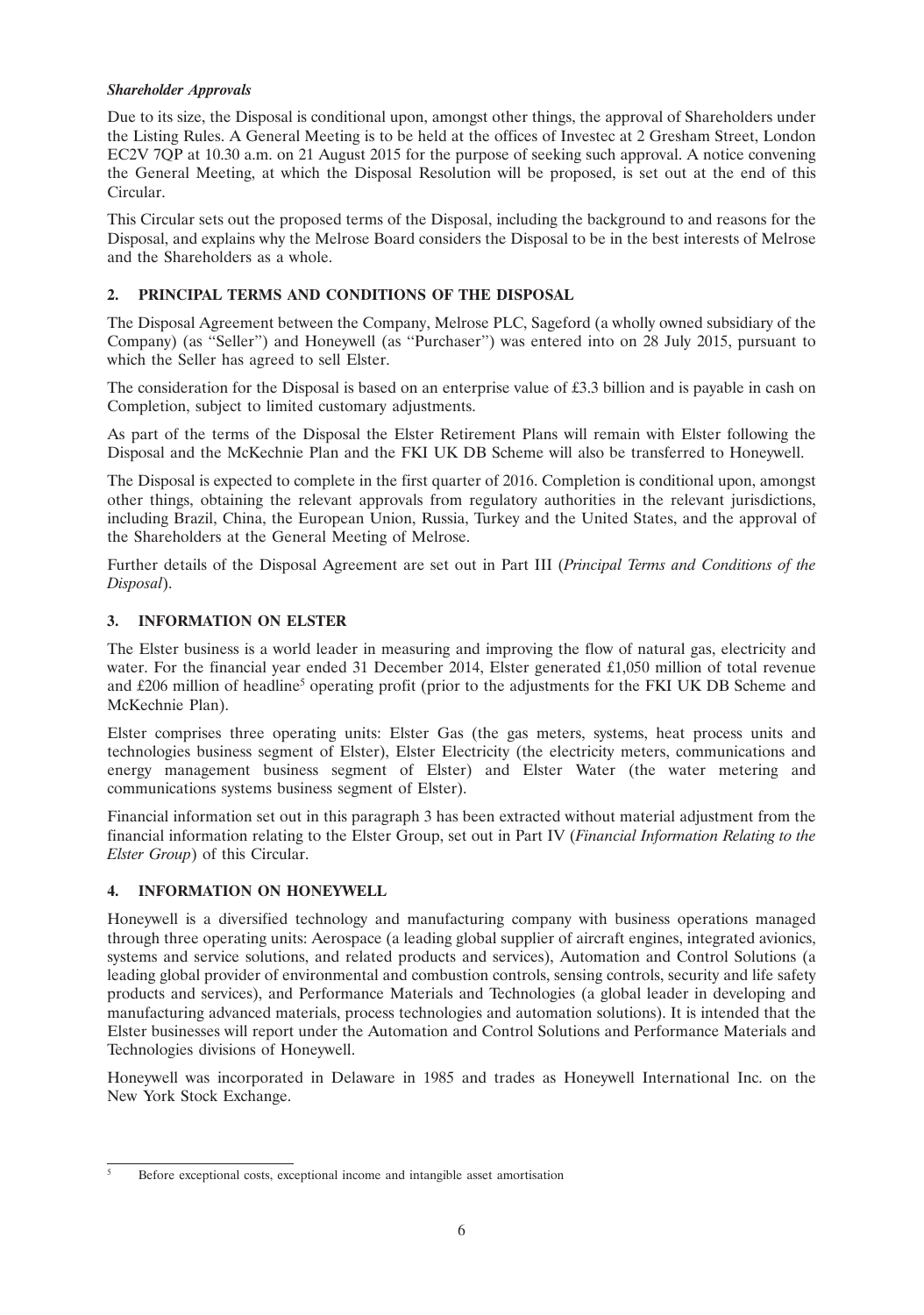# **5. CURRENT TRADING AND FUTURE PROSPECTS**

On 28 July 2015, the Group issued Melrose's 2015 Half Year Results. The following text has been extracted from that statement:

''*Current trading conditions remain challenging for Brush, but with action being taken in the business, coupled with a better order phasing, a much improved second half of 2015 is anticipated. Brush is a high quality business and your Board believes that its medium to long term prospects continue to look attractive.*

*Your Board is optimistic about the future and believes that Melrose is very well positioned to continue to create superior value for shareholders*.''

# **6. RISK FACTORS**

For a discussion of the risks and uncertainties which you should take into account when considering whether to vote in favour of the Disposal Resolution, please refer to Part II (*Risk Factors Relating to the Disposal*) of this Circular.

# **7. GENERAL MEETING**

A notice convening the General Meeting to be held at the offices of Investec at 2 Gresham Street, London EC2V 7QP at 10.30 a.m. on 21 August 2015 is set out at the end of this Circular.

As a Class 1 transaction for the purposes of the Listing Rules, Melrose requires the approval of the Shareholders to proceed with the Disposal. Completion is therefore conditional upon the passing of the Disposal Resolution at the General Meeting, as well as the other conditions set out in Part III (*Principal Terms and Conditions of the Disposal*) of this Circular.

# **8. ACTION TO BE TAKEN**

You will find enclosed with this document a Form of Proxy for use in respect of the Disposal Resolution to be proposed at the General Meeting. Whether or not you intend to be present at the General Meeting, you are requested to complete the Form of Proxy in accordance with the instructions printed on it, and return it as soon as possible, but in any event so as to be received by Equiniti, by hand or by post, at Equiniti, Aspect House, Spencer Road, Lancing, West Sussex BN99 6DA, **not later than 10.30 a.m. on 19 August 2015**.

You may alternatively register your vote online by visiting Equiniti's website at www.sharevote.co.uk. In order to register your vote online, you will need to enter the Voting ID, Task ID and your Shareholder Reference Number which are all set out on the enclosed Form of Proxy, and you will need to ensure that your vote is registered online **not later than 10.30 a.m. on 19 August 2015**.

If you hold your Ordinary Shares in CREST, and you wish to appoint a proxy or proxies through the CREST electronic proxy appointment service, you may do so by using the procedures described in the CREST Manual (available via www.euroclear.com). In order for a proxy appointment or instruction made using the CREST service to be valid, the appropriate CREST Proxy Instruction must be properly authenticated in accordance with Euroclear's specifications, and must contain the information required for such instruction, as described in the CREST Manual. The message, regardless of whether it constitutes the appointment of a proxy or is an amendment to the instruction given to a previously appointed proxy must, in order to be valid, be transmitted so as to be received by Equiniti, ID RA19, **not later than 10.30 a.m. on 19 August 2015**.

The return of a completed Form of Proxy, the registration of your vote online or the giving of a CREST Proxy Instruction will not prevent you from attending the General Meeting and voting in person if you so wish and are so entitled.

# **9. ADDITIONAL INFORMATION**

Your attention is drawn to the additional information set out in Part VI (*Additional Information*) of this Circular. You are advised to read the whole of this Circular and not just rely on the key summarised information in this letter.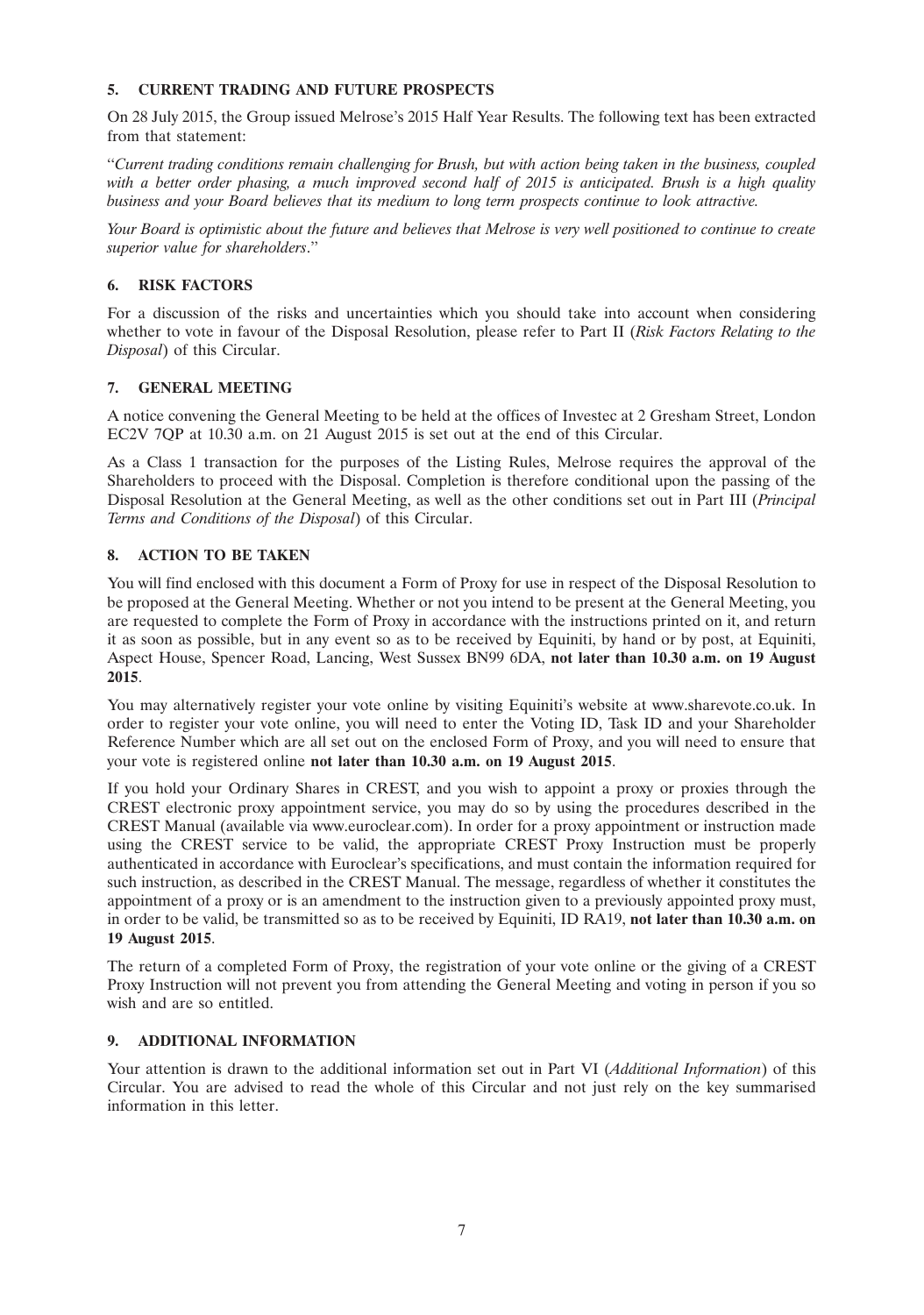## **10. DIRECTORS' RECOMMENDATION**

**The Board has received financial advice in respect of the Disposal from Rothschild and J.P. Morgan. In providing their advice, Rothschild and J.P. Morgan have placed reliance on the Board's commercial assessment of the Disposal.**

**In the Board's opinion the Disposal is in the best interests of the Company and its Shareholders as a whole. Accordingly, the Board unanimously recommends that its Shareholders vote in favour of the Disposal Resolution to be proposed at the General Meeting, as the Directors intend to do in respect of their own aggregate shareholdings of 34,169,119 Ordinary Shares, representing approximately 3.43 per cent. of the existing issued Ordinary Share capital of the Company.**

Yours faithfully,

Christopher Miller *Executive Chairman*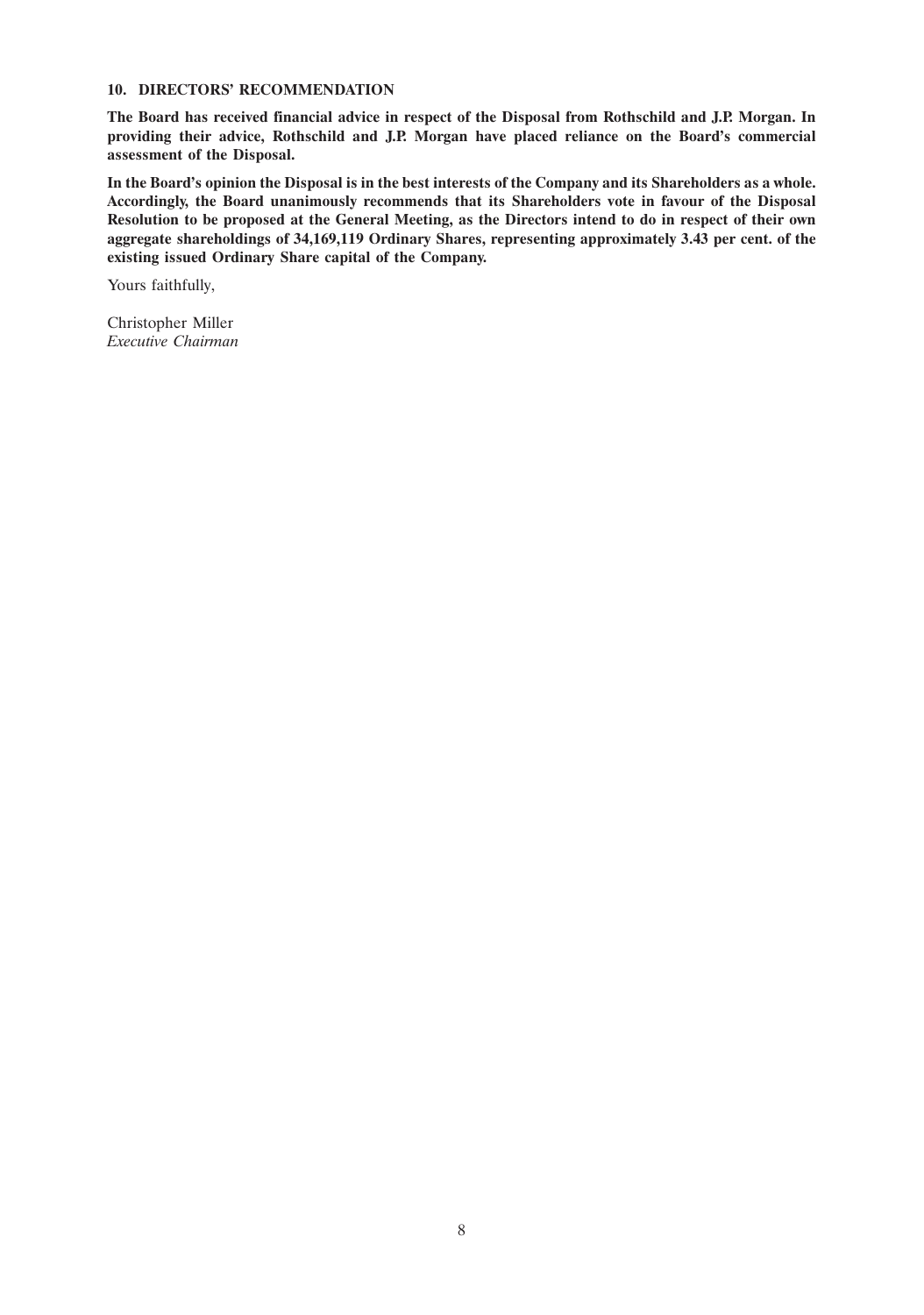#### **PART II RISK FACTORS RELATING TO THE DISPOSAL**

*This section describes the risk factors which are considered by the Melrose Directors to be material in relation to the Disposal, the new material risks to the Group as a result of the Disposal and the existing material risks which may be impacted by the Disposal, as well as the material risks to the Group if the Disposal were not to proceed. However, these should not be regarded as a complete and comprehensive statement of all potential risks and uncertainties. Additional risks and uncertainties not presently known to the Directors, or that the Board considers immaterial, or that the Board considers material to the Group but will not be impacted by the Disposal, may also adversely affect the Group's business, results of operations or financial condition. If any or a combination of the following risks materialise, the Group's business, financial condition, operational performance, future performance and share price could be materially adversely affected. In such circumstances, the market price of the Melrose Shares could decline and you may lose all or part of your investment. The information given is as of the date of this Circular and, except as required by the FCA, the London Stock Exchange, the Listing Rules, the Prospectus Rules, the Disclosure and Transparency Rules or any other applicable law or regulation, will not be updated.*

*You should consider carefully the risks and uncertainties described below, together with all other information contained in this Circular and the information incorporated by reference herein, before deciding whether to vote in favour of the Disposal Resolution. The risks described below are not set out in any order of priority.*

# **1. RISKS RELATING TO THE DISPOSAL**

# 1.1 **The Group's operations after the Disposal will be less diversified**

Following the Disposal the Continuing Group's business will be less diversified both commercially and geographically and will comprise only Brush. Weak performance in Brush, or in any particular part of Brush's businesses, may have an adverse impact on the financial condition of the Continuing Group.

# 1.2 **Warranties, undertakings and indemnity given by the Company, Melrose PLC and the Seller**

The Disposal Agreement contains limited title and capacity warranties and interim operating covenants in respect of Elster given by the Company, Melrose PLC and the Seller in favour of the Purchaser, which could cause the Continuing Group to incur liabilities and obligations to make payments which would not have arisen had the Disposal Agreement not been entered into or the Elster Group sold. The Seller has also agreed to be responsible for any payments in relation to squeeze out proceedings brought by former minority shareholders of Elster Group GmbH. The Seller's overall aggregate liability for all claims under the Disposal Agreement is capped at the total consideration payable to the Seller.

If the Company, Melrose PLC or the Seller should incur costs under any of these warranties, undertakings or indemnity these costs could have an adverse effect on its business, financial condition and results of operations.

Further details of the exposure and limitations on the liability of the Company, Melrose PLC and the Seller pursuant to such warranties, undertakings and indemnity are set out in Section 1.5 of Part III (*Principal Terms and Conditions of the Disposal*) of this Circular.

# 1.3 **Warranties, undertakings and indemnities given by the Purchaser**

The Disposal Agreement contains certain warranties, undertakings and indemnities given by the Purchaser in favour of the Seller. The extent to which the Purchaser will be required, if at all, to make payments in respect of these warranties, undertakings and indemnities is unpredictable. If, however, the Purchaser suffers financial distress, any payments due to the Seller in respect of such warranties, undertakings and indemnities may be put at risk.

# **2. RISKS RELATING TO THE DISPOSAL NOT PROCEEDING**

# 2.1 **The Disposal may not complete**

The Disposal Agreement is conditional on various matters, including the passing of the Disposal Resolution at the General Meeting, relevant approvals having been obtained from the regulatory authorities in various jurisdictions, including Brazil, China, the European Union, Russia, Turkey and the United States and there being no material adverse effect on the Elster Group between the date of the Disposal Agreement and Completion (as further set out in Section 1.4 of Part III (*Principal Terms and*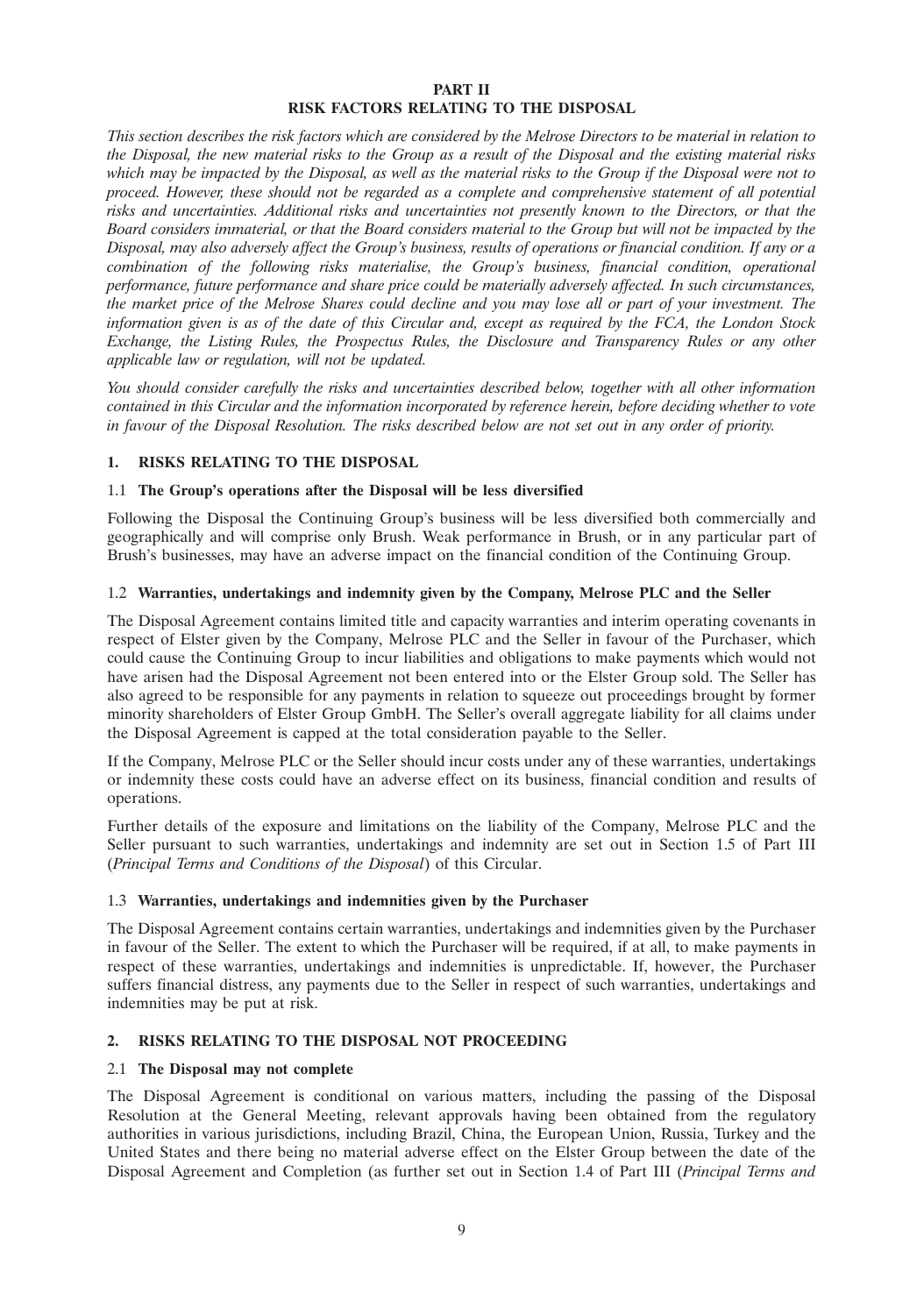*Conditions of the Disposal*) of this Circular). In the event that such conditions are not met, the Disposal may not be completed. Should the Disposal fail to complete, Melrose would be obliged to pay out-of-pocket fees incurred in relation to the transaction without being able to set these off against the Disposal proceeds.

# 2.2 **Break Fee**

If the Disposal does not proceed, the Seller may be required to pay a termination fee to the Purchaser as further set out in Section 1.6 of Part III (*Principal Terms and Conditions of the Disposal*) of this Circular.

# 2.3 **Potentially disruptive effect on the Group**

The success of Elster depends on the continued contribution of key personnel and on maintaining strong relationships with key customers over the long term. If the Disposal does not proceed, Elster's key management and employees may be demotivated and key management or employees may choose to leave Elster. This may have a negative effect on the performance of Elster under Melrose's ownership. There may also be uncertainty for customers of Elster as to Melrose's future intentions for Elster. To maintain shareholder value, Melrose may be required to allocate additional time and resources to the ongoing supervision and development of Elster.

# 2.4 **Loss of shareholder value**

The ability to dispose of certain businesses at the perceived right time represents an important part of Melrose's ''buy, improve, sell'' strategy. The Board believes that the Disposal is in the best interests of the Company and its Shareholders taken as a whole and that it currently provides the best opportunity to realise an attractive and certain value for Elster. If the Disposal does not complete, there can be no certainty around the timing of the next suitable and available opportunity to realise this value in respect of Elster for Shareholders.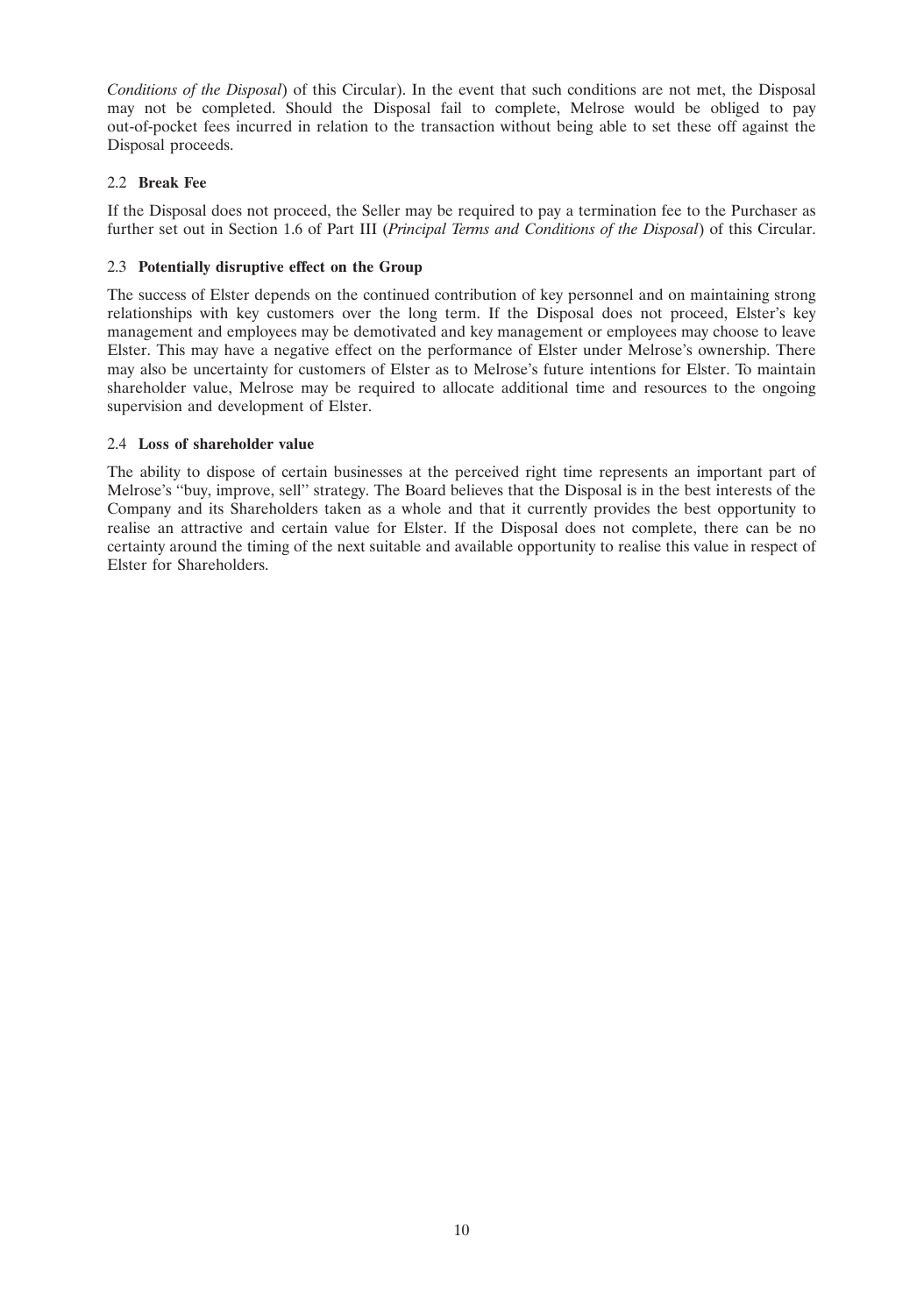#### **PART III PRINCIPAL TERMS AND CONDITIONS OF THE DISPOSAL**

The following is a summary of the principal terms of the Disposal Agreement and the Warranty Agreement. As set out in Section 14 of Part VI (*Additional Information*), the Disposal Agreement and the Warranty Agreement are available for inspection by Shareholders.

# **1. DISPOSAL AGREEMENT**

# 1.1 **Parties and Structure**

The Disposal Agreement was entered into on 28 July 2015 between: (i) the Company (as ''Ultimate Parent''); (ii) Melrose PLC (as "Parent''); (iii) Sageford UK Limited (as "Seller") (an indirect, whollyowned subsidiary of the Company); and (iv) Honeywell International Inc. (as ''Purchaser''). Under the terms of the Disposal Agreement, the Seller has agreed, subject to the satisfaction of certain conditions, to sell the entire issued share capital of the Sale Company.

Pursuant to the terms of the Disposal Agreement, the Warranty Agreement was entered into on 28 July 2015 between the Seller and the Purchaser. Under the terms of the Warranty Agreement, the Seller has provided certain warranties to the Purchaser with respect to the business of the Elster Group. As set out in more detail in Section 1.5 of this Part III (*Principal Terms and Conditions of the Disposal*), the Purchaser's sole recourse under the Warranty Agreement shall be to an insurance policy taken out by the Purchaser and the Purchaser will not be able to recover against the Seller for any claims pursuant to the Warranty Agreement.

# 1.2 **Consideration**

The consideration for the Disposal is based on an enterprise value of £3.3 billion, subject to limited customary adjustments, and is payable in cash on Completion.

# 1.3 **Locked box and pre-Completion undertakings**

The Seller has provided certain covenants and undertakings to the Purchaser that in the period commencing on 1 July 2015 and ending on and including the date of Completion, there has been no transfer of value from the Elster Group to or for the benefit of the Continuing Group, other than pursuant to certain agreed actions. In the event of any breach of such covenants or undertakings, the Seller has agreed to pay to the Purchaser a sum equal to the aggregate of: (i) the amount which would be necessary to put the relevant member of the Elster Group into the financial position which would have existed had there been no breach; and (ii) any liabilities, costs and expenses incurred by the Purchaser or a member of its group as a result of the breach.

The Seller has also undertaken to cause the Elster Group to operate in the ordinary course of business during the period from the date of the Disposal Agreement to Completion, and has given a number of specific undertakings to the Purchaser regarding the conduct of the business and affairs of the Elster Group during such period.

# 1.4 **Conditions to Completion**

Completion is conditional upon:

- (a) the passing of the Disposal Resolution at the General Meeting (the ''**Shareholder Consent Condition**'');
- (b) the relevant approvals having been obtained from the relevant regulatory authorities, including each of Brazil, China, the European Union, Russia, Turkey and the United States (the ''**Regulatory Conditions**''); and
- (c) no material adverse effect on the Elster Group having occurred on or prior to Completion which is continuing (the ''**MAE Condition**'').

The Purchaser and the Seller have each agreed to use their reasonable best endeavours to achieve satisfaction of their respective Regulatory Conditions. The Company has also agreed that it shall use its reasonable best endeavours to achieve satisfaction of the Shareholder Consent Condition as soon as reasonably practicable and in any event on or before 3.00 p.m. on 28 August 2015. The Company has further agreed not to withdraw, modify, qualify or amend the recommendation of the Melrose Board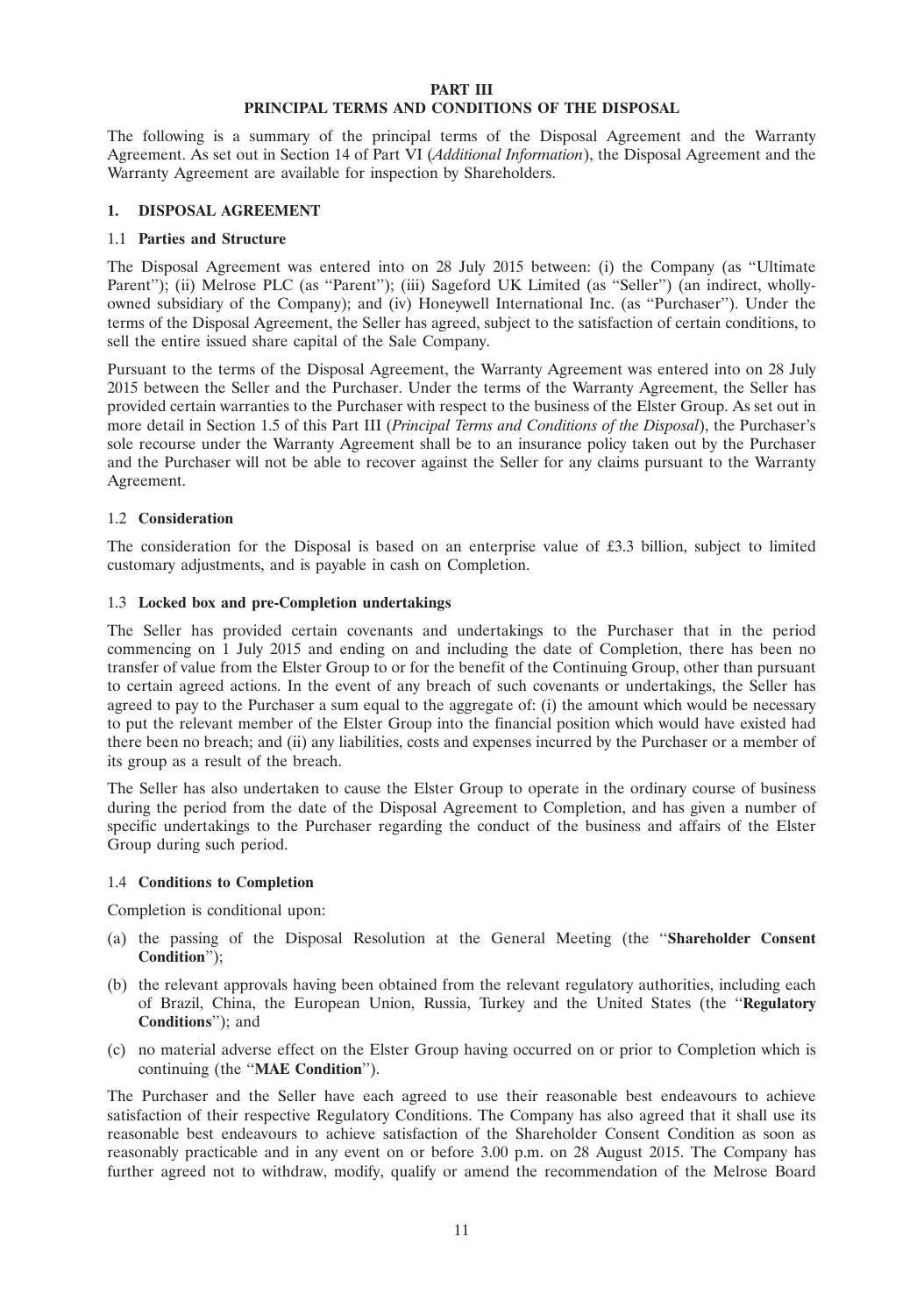except and only to the extent that the Melrose Board have determined (having taken appropriate advice) that any such action is required in order to comply with their fiduciary duties.

# 1.5 **Warranties, indemnities and limitations on liability**

The Ultimate Parent, the Parent and the Seller have provided certain warranties to the Purchaser with respect to themselves and the Sale Company. These warranties relate to, among other things, title, capacity and authority. The Seller has also agreed to be responsible for any payments in relation to squeeze out proceedings brought by former minority shareholders of Elster Group GmbH.

The Seller's liability for all claims under the interim operating covenants is subject to a £40,000,000 threshold and a £500,000,000 cap. The Seller's overall aggregate liability for all claims (including a claim for a breach of an interim operating covenant and in relation to the squeeze out proceedings) under the Disposal Agreement is capped at the total consideration payable to the Seller.

In addition, pursuant to the Warranty Agreement, the Seller has provided certain warranties to the Purchaser with respect to the business of the Elster Group (the ''**Business Warranties**''). The Warranty Agreement also contains a covenant in respect of certain tax matters relating to the Elster Group arising on or before Completion (the ''**Tax Covenant**''). However, the Purchaser's sole recourse for any breach of such Business Warranties and/or under the Tax Covenant shall be to an insurance policy taken out by the Purchaser and the Purchaser will not be able to recover against the Seller for any claims in respect of the Business Warranties or the Tax Covenant.

# 1.6 **Termination and Termination Fee**

The Disposal Agreement may be terminated by written notice from either party to the other party in the event that:

- (a) the General Meeting has been held and the Disposal Resolution was proposed but not approved by shareholders;
- (b) any of the Regulatory Conditions have not been satisfied by 3.00 p.m. on 30 June 2016; or
- (c) Completion does not take place on the date set for Completion because the other party has failed to comply with any of its Completion obligations under the Disposal Agreement and, following postponement of Completion by the non-defaulting party, Completion fails to take place on the postponed date of Completion due to failure by the defaulting party to comply with any of its Completion obligations under the Disposal Agreement.

The Disposal Agreement may be terminated by written notice from the Purchaser in the event that:

- (a) the Board withdraws or modifies its recommendation to shareholders of the Disposal;
- (b) the Shareholder Consent Condition has not been satisfied by 3.00 p.m. on 28 August 2015; or
- (c) there is a material adverse effect on the Elster Group prior to Completion.

If the Board withdraws or modifies its recommendation to Shareholders of the Disposal prior to the General Meeting and the Disposal Agreement is terminated by the Seller or the Purchaser, the Seller will be obliged to pay the Purchaser a termination fee of £25,318,000 (representing one per cent of the Company's market capitalisation at the close of business on the last business day prior to the date of the Disposal Agreement).

If the Board does not withdraw or modify its recommendation to Shareholders of the Disposal prior to the General Meeting but, in any case, the Shareholder Consent Condition has not been satisfied by 28 August 2015 and the Disposal Agreement is terminated by the Seller or the Purchaser, the Seller will be obliged to pay to the Purchaser its properly incurred and reasonable third party costs incurred in the period from 29 June 2015 to the date of termination of the Disposal Agreement, up to a total amount of £15,000,000.

The Warranty Agreement shall automatically terminate in the event that the Disposal Agreement is terminated prior to Completion.

# 1.7 **Parent guarantee**

Melrose PLC, as parent company of the Seller, has given an irrevocable and unconditional guarantee to the Purchaser of the Seller's obligations and liabilities pursuant to the Disposal Agreement.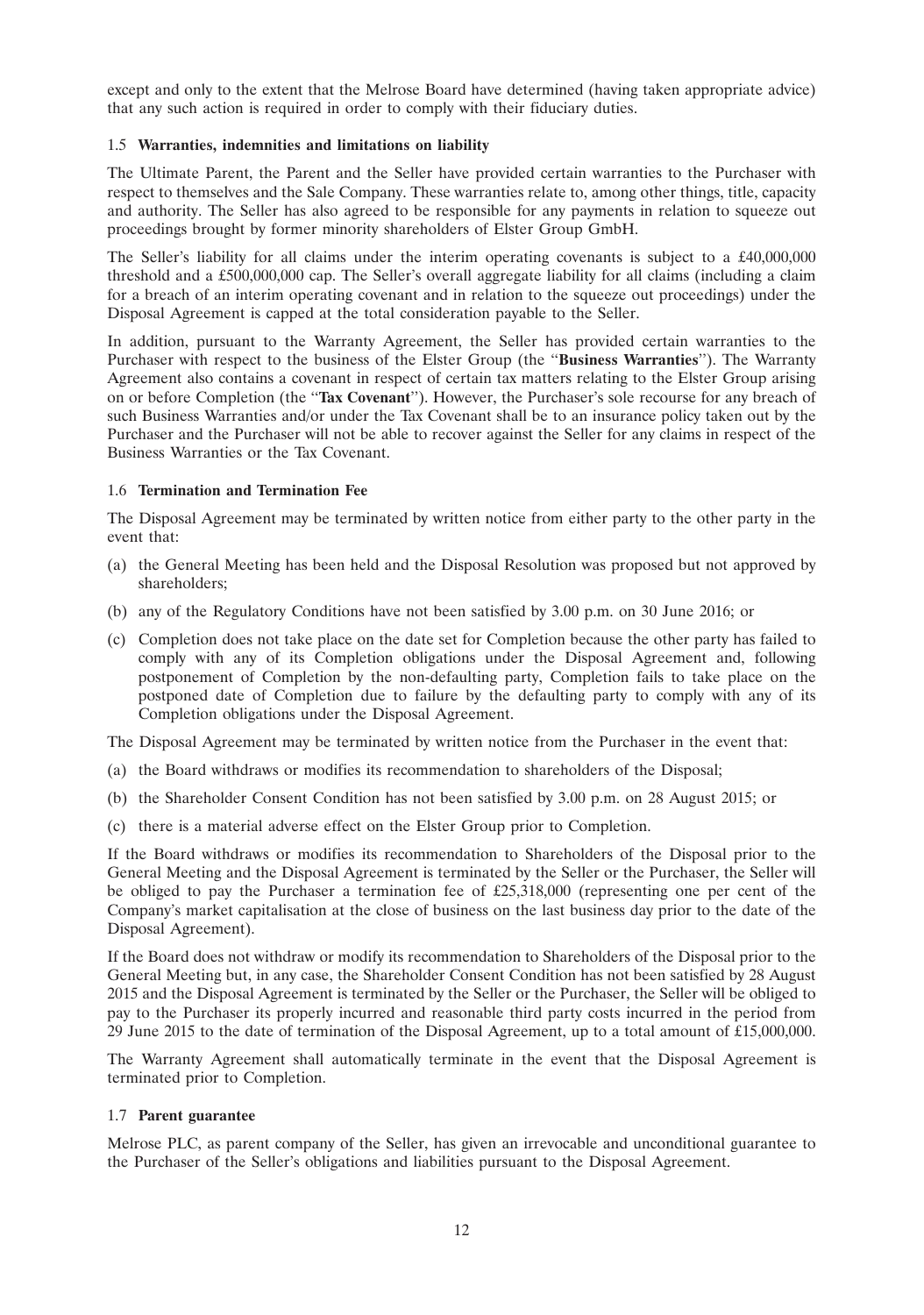# 1.8 **Pensions**

# *FKI UK DB Scheme*

The Purchaser has agreed that, following Completion, a member of the Purchaser's group will replace FKI Limited as the sole sponsoring employer and principal employer for the FKI UK DB Scheme.

# *McKechnie Plan*

The Purchaser has agreed that, following Completion, a member of the Purchaser's group will replace Melrose UK Holdings Limited, as the sole sponsoring employer and principal employer for the McKechnie Plan.

# *Elster Retirement Plans*

The Purchaser has agreed that, following Completion, the Elster Retirement Plans will remain with the Elster Group and any other sponsoring employers who are not in the Elster Group shall cease to participate in the Elster Retirement Plans.

The Purchaser has agreed to be responsible for any and all costs, expenses and liabilities relating to pension schemes and other benefit plans of the Elster Group, the McKechnie Plan and FKI UK DB Scheme following Completion.

# 1.9 **'No shop' undertaking**

The Ultimate Parent has undertaken not to solicit or enter into any discussions in relation to any proposal or transaction relating to any of the material businesses and/or material assets of the Elster Group including any securities of any member of the Elster Group, the Parent and/or the Seller.

# 1.10 **Governing law**

The Disposal Agreement and the Warranty Agreement are governed by the laws of England and Wales.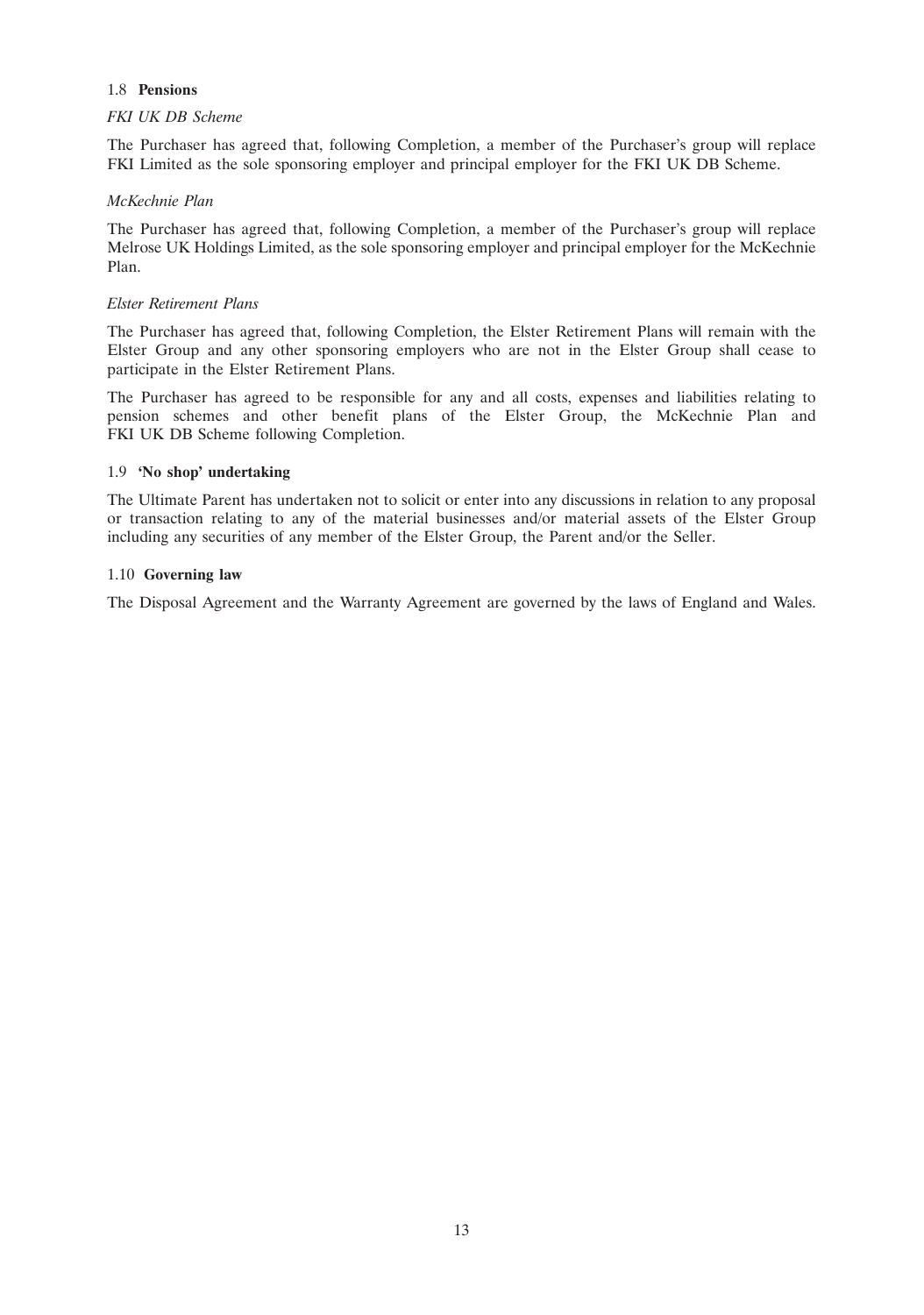#### **PART IV FINANCIAL INFORMATION RELATING TO THE ELSTER GROUP**

# **1. NATURE OF FINANCIAL INFORMATION**

The financial information table in this Part IV *(Financial Information Relating to the Elster Group)* of this Circular presented below relates to the financial information of the Elster Group for the three years ended 31 December 2014 and the six months ended 30 June 2015.

The financial information relating to the periods under Melrose ownership has been extracted without material adjustment from the consolidation schedules underlying the audited consolidated accounts of Melrose for the years ended 31 December 2012, 31 December 2013 and 31 December 2014, and from the unaudited interim statements of Melrose for the six month period ended 30 June 2015. This financial information has been prepared under IFRS as adopted by the EU. The accounting policies used are consistent with the accounting policies adopted in Melrose's published consolidated financial statements for the years ended 31 December 2012, 31 December 2013, 31 December 2014 and the six months ended 30 June 2015.

Melrose acquired Elster on 23 August 2012. Therefore the financial information relating to the period from 1 January 2012 to 22 August 2012 has been extracted from the accounting records of Elster under its previous ownership. This financial information was prepared under US GAAP in accordance with the accounting policies adopted by the previous owner.

The financial information contained in this Part IV *(Financial Information Relating to the Elster Group)* of this Circular does not constitute statutory accounts within the meaning of section 434(3) of the Companies Act. The consolidated statutory accounts of Melrose for the financial years ended 31 December 2012, 31 December 2013 and 31 December 2014 have been delivered to the Registrar of Companies.

The auditors' reports in respect of Melrose for the financial years ended 31 December 2012, 31 December 2013 and 31 December 2014 were unqualified and did not contain statements under section 237(2) or (3) of the Companies Act 1985 or section 498 (2) or (3) of the Companies Act (as applicable).

Deloitte LLP were the auditors for the Group, including the Elster Group (other than for the period under the previous ownership during which KPMG AG were the auditors), in respect of the three years ended 31 December 2014, and reviewed the unaudited interim statements of Melrose for the six month period ended 30 June 2015.

Shareholders should read the whole of this Circular and not rely solely on the financial information contained in this Part IV (*Financial Information Relating to the Elster Group*) of this Circular.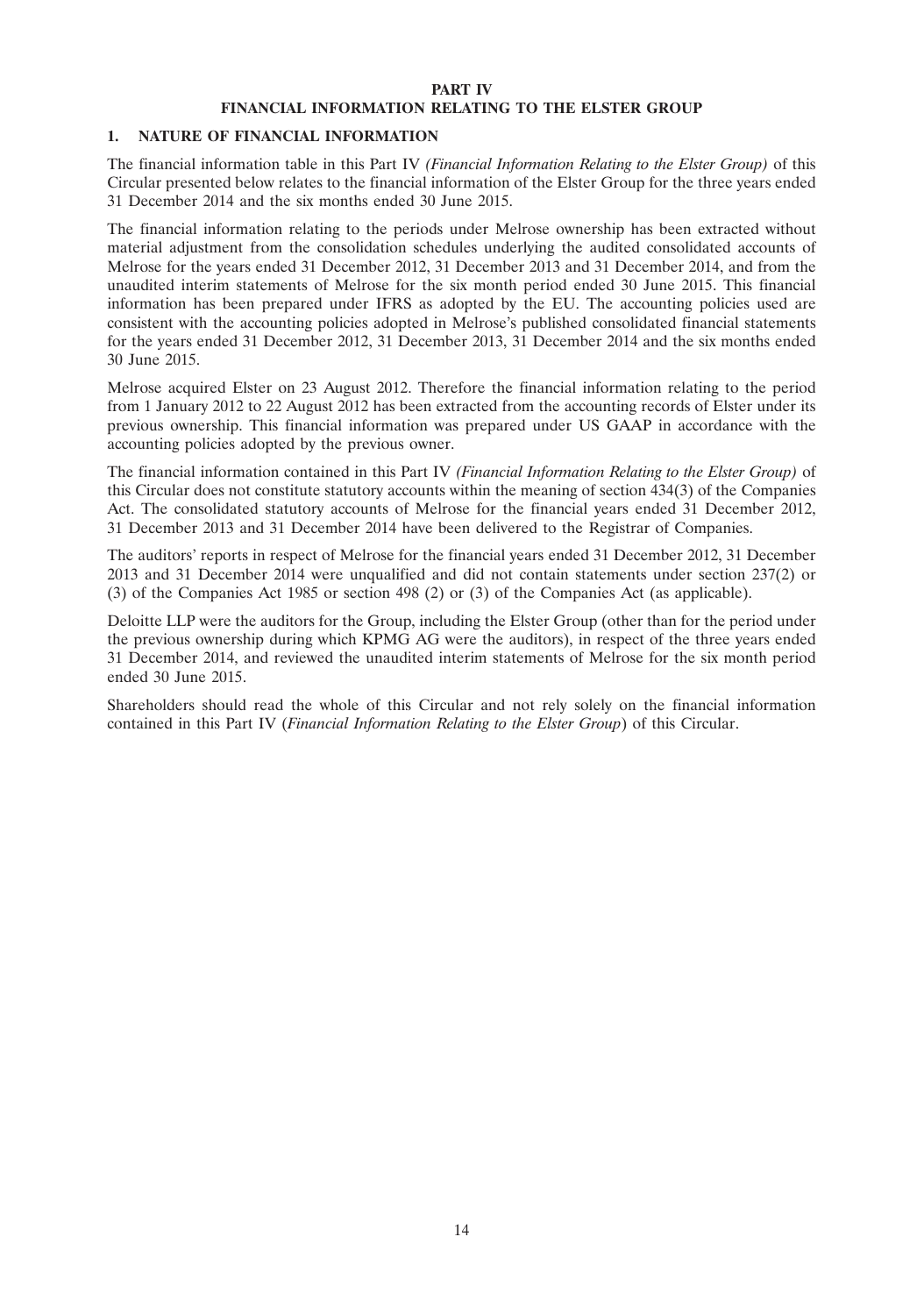# **2. INCOME STATEMENTS OF ELSTER GROUP**

|                                                                 | 1 January<br>to 22 August<br>$2012^{(1)}$ | 23 August<br>to 31 December<br>2012 | Year ended<br>31 December<br>2013 | Year ended<br>31 December<br>2014 | Six month<br>period ended<br>30 June<br>2015 |
|-----------------------------------------------------------------|-------------------------------------------|-------------------------------------|-----------------------------------|-----------------------------------|----------------------------------------------|
|                                                                 | £ millions                                | £ millions                          | £ millions                        | £ millions                        | £ millions                                   |
| Revenue                                                         | 751.9                                     | 411.1                               | 1,116.3                           | 1,050.2                           | 541.3                                        |
| $Cost of sales \dots \dots \dots \dots \dots$                   | (505.0)                                   | (285.7)                             | (713.7)                           | (654.7)                           | (333.4)                                      |
|                                                                 | 246.9                                     | 125.4                               | 402.6                             | 395.5                             | 207.9                                        |
| Distribution costs                                              | (75.2)                                    | (34.2)                              | (100.1)                           | (91.5)                            | (47.0)                                       |
| Administration costs                                            | (116.5)                                   | (34.8)                              | (118.1)                           | (108.2)                           | (56.7)                                       |
| Headline <sup>(2)</sup> operating expenses $\dots$              | (191.7)                                   | (69.0)                              | (218.2)                           | (199.7)                           | (103.7)                                      |
| Share of headline results of $JVs \dots$                        | 2.5                                       | 1.2                                 | 2.3                               | 2.1                               | 1.6                                          |
| Intangible asset amortisation                                   | (11.3)                                    | (15.6)                              | (48.4)                            | (46.1)                            | (23.5)                                       |
| Exceptional operating costs $\dots \dots$                       | (15.2)                                    | (39.2)                              | (15.1)                            | (26.5)                            | (17.4)                                       |
| Exceptional operating income                                    |                                           |                                     | 28.9                              |                                   | 29.2                                         |
| Total operating expenses                                        | (215.7)                                   | (122.6)                             | (250.5)                           | (270.2)                           | (113.8)                                      |
| Operating profit                                                | 31.2                                      | 2.8                                 | 152.1                             | 125.3                             | 94.1                                         |
| Headline <sup>(2)</sup> operating profit                        | 57.7                                      | 57.6                                | 186.7                             | 197.9                             | 105.8                                        |
| Headline <sup>(2)</sup> finance expenses                        | (19.5)                                    | (6.6)                               | (13.7)                            | (9.5)                             | (3.6)                                        |
| Exceptional finance expenses                                    |                                           | (3.1)                               |                                   |                                   |                                              |
| Total finance expenses                                          | (19.5)                                    | (9.7)                               | (13.7)                            | (9.5)                             | (3.6)                                        |
| Finance income                                                  | 2.5                                       | 0.5                                 | 1.4                               | 0.5                               | 0.2                                          |
| Profit before taxation                                          | 14.2                                      | (6.4)                               | 139.8                             | 116.3                             | 90.7                                         |
| Headline <sup>(2)</sup> profit before taxation <sup>(3)</sup> . | 40.7                                      | 51.5                                | 174.4                             | 188.9                             | 102.4                                        |

(1) The financial information for the period from 1 January 2012 to 22 August 2012 has been extracted without material adjustment from the Elster accounting records as it relates to a period prior to the acquisition of Elster by Melrose. This financial information was prepared under US GAAP and therefore may not be directly comparable to the financial information for the subsequent periods under Melrose ownership which has been prepared in accordance with IFRS. The main differences between US GAAP and IFRS applicable to the Elster business are set out in Part V of the Melrose PLC circular for the 'Proposed Acquisition of Elster Group SE' dated 29 June 2012, which is incorporated by reference, and relate to the treatment of development expenditure, retirement benefit obligations and the associated taxation thereon.

(2) Before exceptional costs, exceptional income and intangible asset amortisation.

(3) Melrose Group tax charges are calculated on a statutory entity basis. It is not, therefore, possible to provide a meaningful allocation of tax costs to the Elster Group.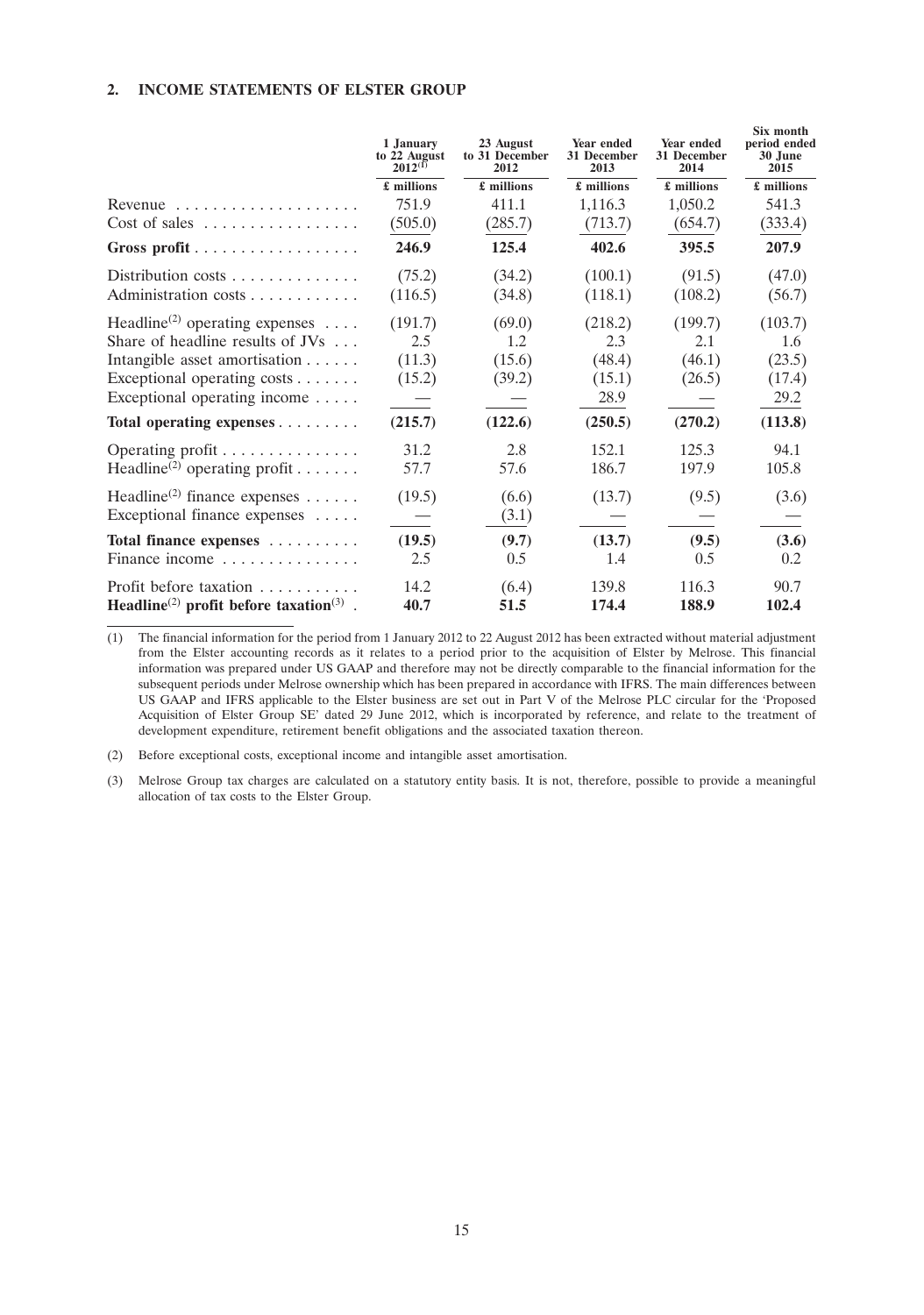# **3. BALANCE SHEET OF ELSTER GROUP**

|                                | As at<br><b>31 December</b><br>2014 | As at<br>30 June<br>2015 |
|--------------------------------|-------------------------------------|--------------------------|
|                                | £ millions                          | £ millions               |
| <b>Non-current assets</b>      |                                     |                          |
|                                | 2,114.4                             | 1,989.2                  |
|                                | 94.4                                | 90.7                     |
|                                | 11.8                                | 10.7                     |
|                                | 1.2                                 |                          |
|                                | 60.5                                | 61.9                     |
|                                | 2.3                                 | 1.8                      |
|                                | 2,284.6                             | 2,154.3                  |
| <b>Current assets</b>          |                                     |                          |
| Inventories                    | 120.0                               | 128.7                    |
|                                | 178.1                               | 171.6                    |
|                                | 2.4                                 | 1.0                      |
|                                | 300.5                               | 301.3                    |
|                                | 2,585.1                             | 2,455.6                  |
| <b>Current liabilities</b>     |                                     |                          |
|                                | (226.0)                             | (222.3)                  |
|                                | (1.9)                               | (3.3)                    |
|                                | (44.4)                              | (62.2)                   |
|                                | (44.7)                              | (86.4)                   |
|                                | (317.0)                             | (374.2)                  |
|                                | (16.5)                              | (72.9)                   |
| <b>Non-current liabilities</b> |                                     |                          |
|                                | (249.4)                             | (229.3)                  |
|                                | (171.4)                             | (133.8)                  |
|                                | (75.6)                              |                          |
|                                | (496.4)                             | (363.1)                  |
|                                | (813.4)                             | (737.3)                  |
|                                | 1,771.7                             | 1,718.3                  |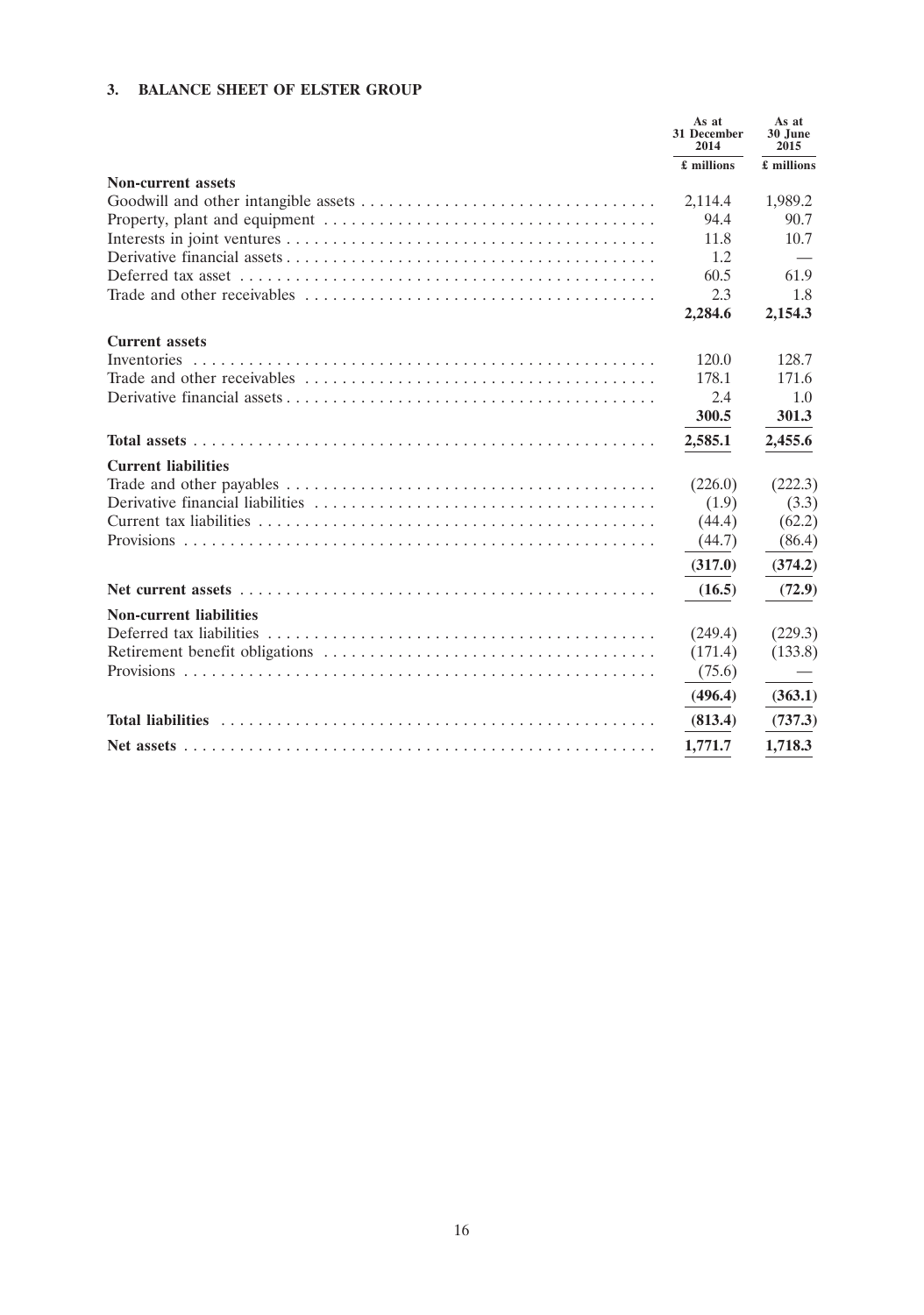#### **PART V**

#### **UNAUDITED PRO FORMA STATEMENT OF NET ASSETS OF THE GROUP**

The unaudited pro forma statement of net assets set out below (the ''*Pro Forma Financial Information*'') is based on the financial information relating to Elster Group set out in Part IV (*Financial Information Relating to the Elster Group*) of this Circular.

The Pro Forma Financial Information has been prepared pursuant to Listing Rule 13.3.3R, and on the basis of the notes set out below, to illustrate the effect of the Disposal on the IFRS financial position of the Group as if the Disposal had occurred on 30 June 2015.

The Pro Forma Financial Information is shown for illustrative purposes only. Due to its nature, it addresses a hypothetical situation and, therefore, does not represent the Continuing Group's actual financial position or results following the Disposal.

Shareholders should read the whole of this Circular and not rely solely on the Pro Forma Financial Information contained in this Part V (*Unaudited Pro Forma Statement of Net Assets of the Group*) of this Circular.

Deloitte's report on the Pro Forma Financial Information is set out in this Part V (*Unaudited Pro Forma Statement of Net Assets of the Group*) of this Circular.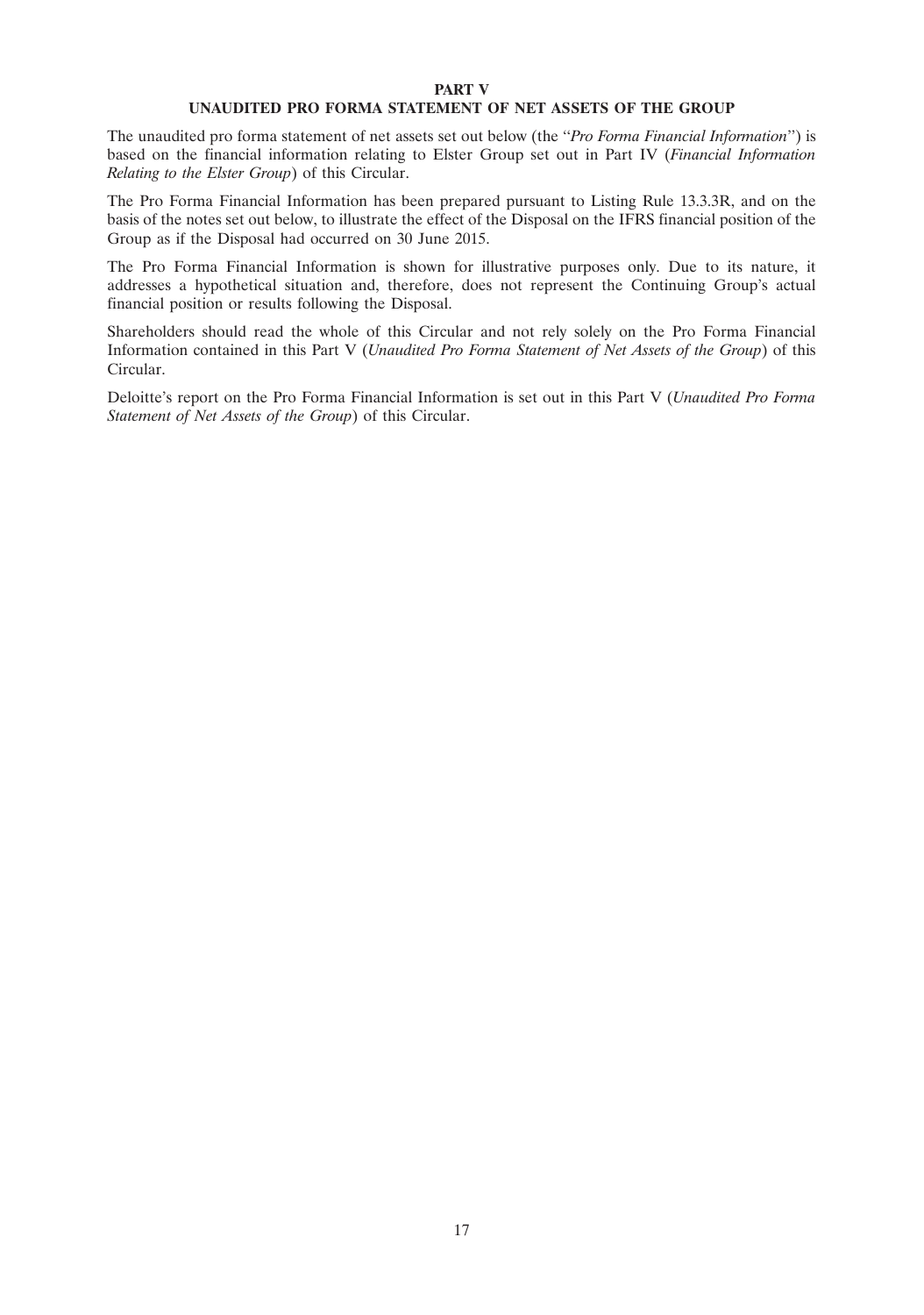|                                                                                                                                                                 |                                                                       |                                                                                                                                                    | <b>Adjustments</b>                                                                                       |                                      |                                                                                                     |
|-----------------------------------------------------------------------------------------------------------------------------------------------------------------|-----------------------------------------------------------------------|----------------------------------------------------------------------------------------------------------------------------------------------------|----------------------------------------------------------------------------------------------------------|--------------------------------------|-----------------------------------------------------------------------------------------------------|
|                                                                                                                                                                 | <b>Melrose Group</b><br>as at<br>30 June 2015<br>£ millions<br>Note 1 | <b>Elster Group</b><br>(excluding the<br>McKechnie Plan<br>and the<br><b>FKI UK DB</b><br>Scheme)<br>as at<br>30 June 2015<br>£ millions<br>Note 2 | <b>FKI UK DB</b><br>Scheme and<br>McKechnie<br>Plan as at<br>30 June 2015<br>£ millions<br>Notes 2 and 3 | Net proceeds<br>£ millions<br>Note 4 | <b>Un-audited</b><br>pro forma<br>Continuing<br>Group as at<br>30 June 2015<br>£ millions<br>Note 5 |
| <b>Non-current assets</b>                                                                                                                                       |                                                                       |                                                                                                                                                    |                                                                                                          |                                      |                                                                                                     |
| Goodwill and other intangible                                                                                                                                   |                                                                       |                                                                                                                                                    |                                                                                                          |                                      |                                                                                                     |
| $assets \ldots \ldots \ldots \ldots$<br>Property, plant and equipment<br>Deferred tax assets $\ldots \ldots \ldots$                                             | 272.5<br>110.6<br>5.4                                                 |                                                                                                                                                    |                                                                                                          |                                      | 272.5<br>110.6<br>5.4                                                                               |
|                                                                                                                                                                 | 388.5                                                                 |                                                                                                                                                    |                                                                                                          |                                      | 388.5                                                                                               |
| <b>Current assets</b>                                                                                                                                           |                                                                       |                                                                                                                                                    |                                                                                                          |                                      |                                                                                                     |
| Inventories $\ldots$ ,<br>Trade and other receivables<br>Derivative financial assets<br>Cash and cash equivalents<br>Assets held for sale                       | 58.6<br>73.2<br>7.6<br>45.6<br>2,455.6                                | (2,447.2)                                                                                                                                          | (8.4)                                                                                                    | 3,279.0                              | 58.6<br>73.2<br>7.6<br>3,324.6                                                                      |
|                                                                                                                                                                 | 2,640.6                                                               | (2, 447.2)                                                                                                                                         | (8.4)                                                                                                    | 3,279.0                              | 3,464.0                                                                                             |
| Total assets                                                                                                                                                    | 3,029.1                                                               | (2, 447.2)                                                                                                                                         | (8.4)                                                                                                    | 3,279.0                              | 3,852.5                                                                                             |
|                                                                                                                                                                 |                                                                       |                                                                                                                                                    |                                                                                                          |                                      |                                                                                                     |
| <b>Current liabilities</b><br>Trade and other payables<br>Interest-bearing loans and                                                                            | (93.0)                                                                |                                                                                                                                                    |                                                                                                          |                                      | (93.0)                                                                                              |
| borrowings $\dots \dots$<br>Derivative financial liabilities<br>Current tax liabilities<br>Provisions<br>Liabilities held for sale $\ldots$ ,                   | (1.2)<br>(7.5)<br>(1.8)<br>(15.4)<br>(737.3)                          | 708.3                                                                                                                                              | 29.0                                                                                                     |                                      | (1.2)<br>(7.5)<br>(1.8)<br>(15.4)                                                                   |
|                                                                                                                                                                 | (856.2)                                                               | 708.3                                                                                                                                              | 29.0                                                                                                     |                                      | (118.9)                                                                                             |
| Net current assets $\dots \dots \dots$                                                                                                                          | 1,784.4                                                               | (1,738.9)                                                                                                                                          | 20.6                                                                                                     | 3,279.0                              | 3,345.1                                                                                             |
| <b>Non-current liabilities</b><br>Interest-bearing loans and                                                                                                    |                                                                       |                                                                                                                                                    |                                                                                                          |                                      |                                                                                                     |
| borrowings<br>Derivative financial liabilities<br>Deferred tax liabilities<br>Retirement benefit obligations<br>Provisions $\ldots \ldots \ldots \ldots \ldots$ | (786.7)<br>(2.2)<br>(15.9)<br>(34.1)<br>(22.3)                        |                                                                                                                                                    |                                                                                                          |                                      | (786.7)<br>(2.2)<br>(15.9)<br>(34.1)<br>(22.3)                                                      |
|                                                                                                                                                                 | (861.2)                                                               |                                                                                                                                                    |                                                                                                          |                                      | (861.2)                                                                                             |
| Total liabilities                                                                                                                                               | (1,717.4)                                                             | 708.3                                                                                                                                              | 29.0                                                                                                     |                                      | (980.1)                                                                                             |
| Net assets $\dots \dots \dots \dots \dots \dots$                                                                                                                | 1,311.7                                                               | (1,738.9)                                                                                                                                          | 20.6                                                                                                     | 3,279.0                              | 2,872.4                                                                                             |
|                                                                                                                                                                 |                                                                       |                                                                                                                                                    |                                                                                                          |                                      |                                                                                                     |

**Notes:**

The unaudited pro forma statement of net assets as at 30 June 2015 has been compiled on the following basis:

(1) The net assets of the Group have been extracted without material adjustment from Melrose's unaudited interim financial statements for the six months ended 30 June 2015 prepared in accordance with IAS 34: ''Interim Financial Reporting'' as adopted by the European Union.

(2) These adjustments remove the assets and liabilities relating to the Elster Group, reflecting the fact that, following the Disposal, the Group will no longer consolidate the results of the Elster Group. The financial information on the Elster Group (including the McKechnie Plan and the FKI UK DB Scheme) has been extracted, without material adjustment, from the historical information on the Elster Group set out in Part IV (*Financial Information Relating to the Elster Group*) of this Circular.

(3) The liabilities held for sale of £29 million comprise net pension assets of £7 million relating to the McKechnie Plan and net pension liabilities of £36 million relating to the FKI UK DB Scheme as set out in Section 10 of Part VI (*Additional Information*). The asset held for sale of £8.4 million represents the deferred tax asset on these pension obligations.

(4) The adjustment reflects the estimated cash proceeds of £3,300 million to be received from the Disposal, less associated costs of the Disposal of an estimated £21 million.

(5) No adjustments have been made to reflect the trading or other transactions of the Group since 30 June 2015. The unaudited pro forma statement of net assets does not constitute statutory accounts within the meaning of section 434 of the Companies Act.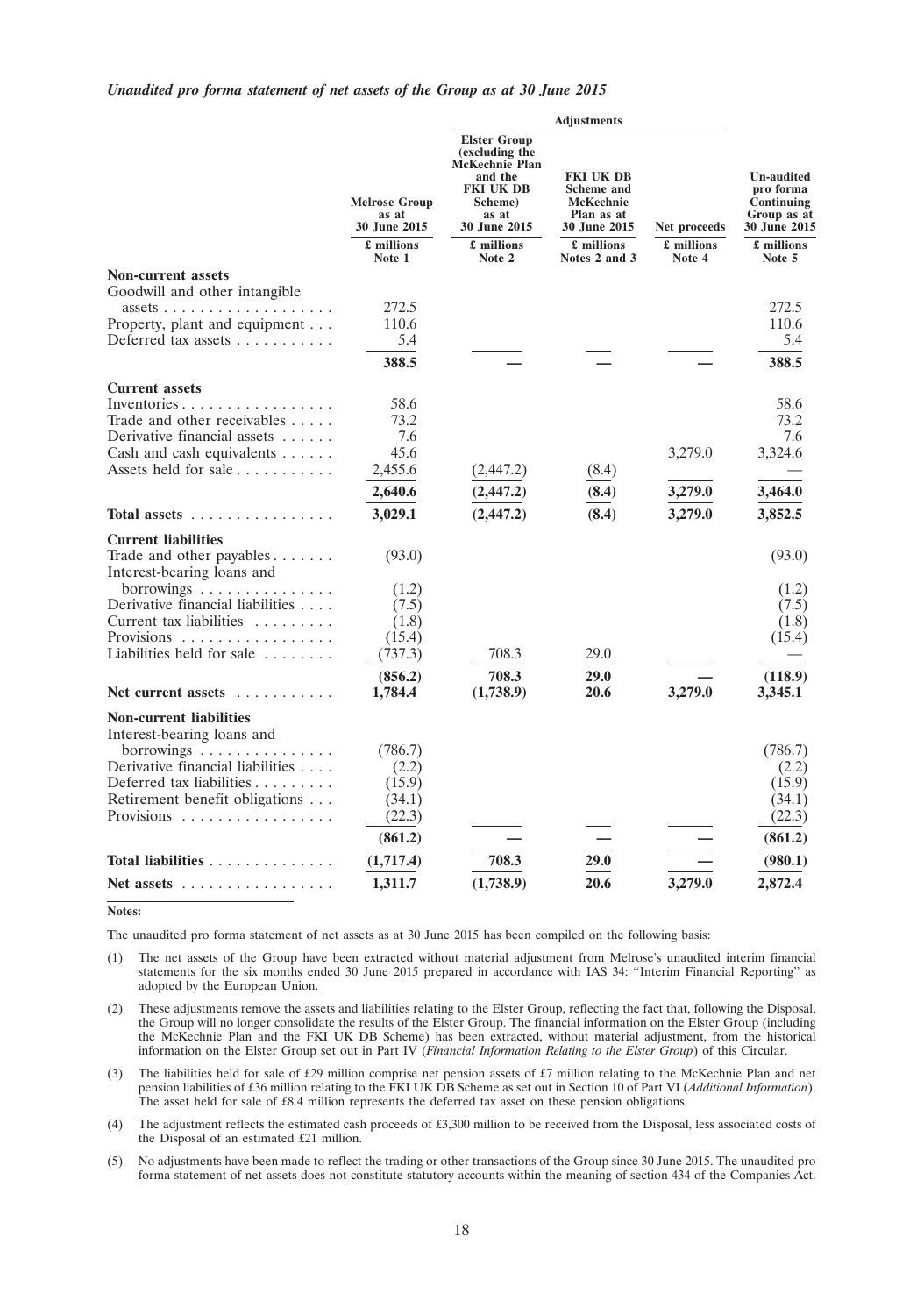**ACCOUNTANTS' REPORT ON UNAUDITED PRO FORMA STATEMENT OF NET ASSETS OF THE CONTINUING GROUP**

# Deloitte.

Deloitte LLP 2 New Street Square London EC4A 3BZ

The Board of Directors on behalf of Melrose Industries PLC 11th Floor Colmore Plaza 20 Colmore Circus Queensway Birmingham B4 6AT

N M Rothschild & Sons Limited New Court St Swithin's Lane London EC4N 8AL

J.P. Morgan Limited 25 Bank Street Canary Wharf London E14 5JP

29 July 2015

Dear Sirs,

# **Melrose Industries PLC (the ''Company'')**

We report on the pro forma financial information (the ''**Pro forma financial information**'') set out in Part V of the Circular, which has been prepared on the basis described in the notes thereto, for illustrative purposes only, to provide information about how the disposal of the Elster Group might have affected the financial information presented on the basis of the accounting policies adopted by the Company in preparing the financial statements for the period ended 30 June 2015. This report is required by the Commission Regulation (EC) No 809/2004 (the ''**Prospectus Directive Regulation**'') as applied by Listing Rule 13.3.3R and is given for the purpose of complying with that requirement and for no other purpose.

# **Responsibilities**

It is the responsibility of the directors of the Company (the ''**Directors**'') to prepare the Pro forma financial information in accordance with Annex II items 1 to 6 of the Prospectus Directive Regulation as applied by Listing Rule 13.3.3R.

It is our responsibility to form an opinion as to the proper compilation of the Pro forma financial information and to report that opinion to you in accordance with Annex II item 7 of the Prospectus Directive Regulation as applied by Listing Rule 13.3.3R.

Save for any responsibility which we may have to those persons to whom this report is expressly addressed and which we may have to Shareholders as a result of the inclusion of this report in the Circular, to the fullest extent permitted by law we do not assume any responsibility and will not accept any liability to any other person for any loss suffered by any such other person as a result of, arising out of, or in connection with this report or our statement, required by and given solely for the purposes of complying with Listing Rule 13.4.1R (6), consenting to its inclusion in the Circular.

In providing this opinion we are not updating or refreshing any reports or opinions previously made by us on any financial information used in the compilation of the Pro forma financial information, nor do we accept responsibility for such reports or opinions beyond that owed to those to whom those reports or opinions were addressed by us at the dates of their issue.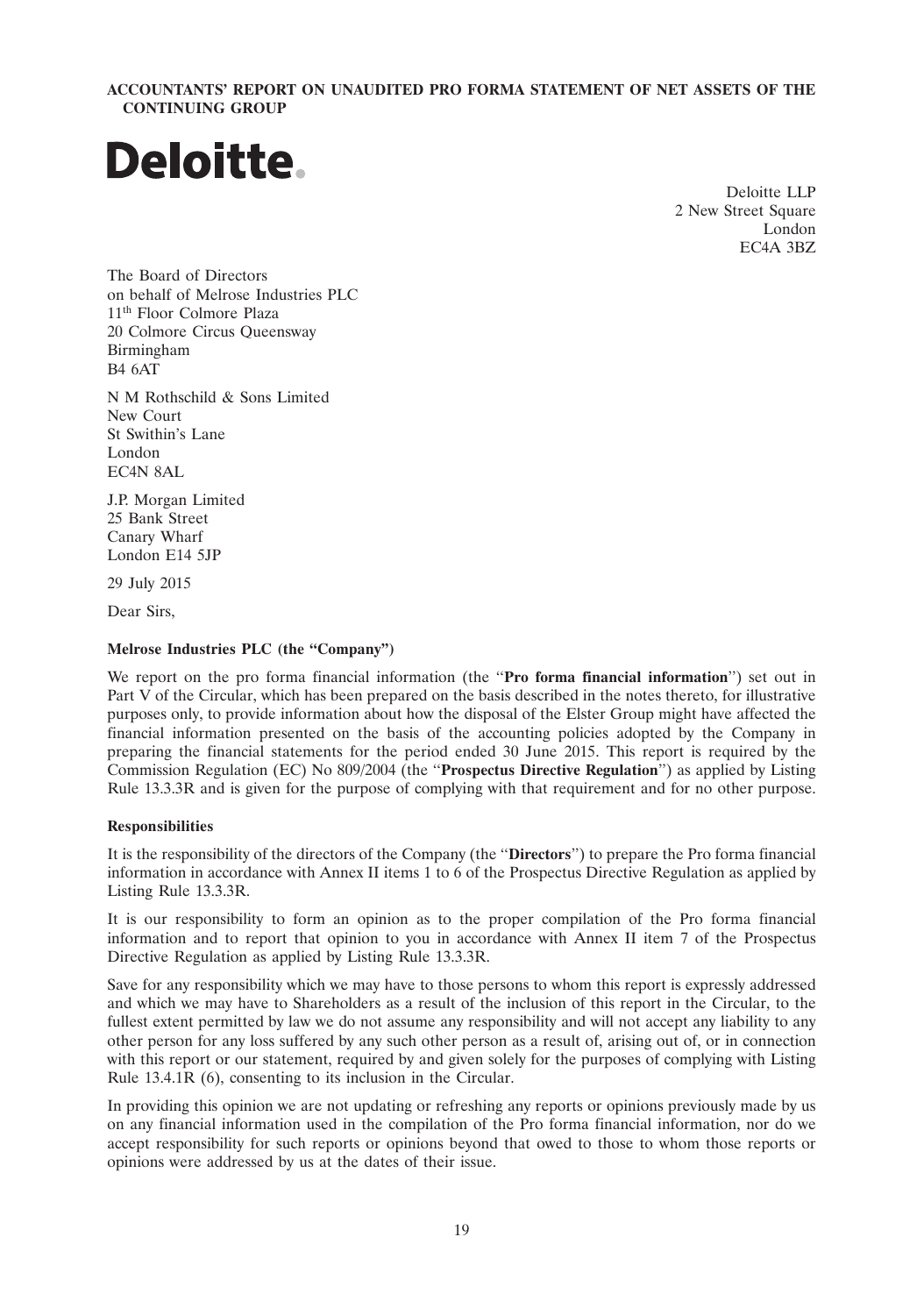### **Basis of Opinion**

We conducted our work in accordance with the Standards for Investment Reporting issued by the Auditing Practices Board in the United Kingdom. The work that we performed for the purpose of making this report, which involved no independent examination of any of the underlying financial information, consisted primarily of comparing the unadjusted financial information with the source documents, considering the evidence supporting the adjustments and discussing the Pro forma financial information with the Directors.

We planned and performed our work so as to obtain the information and explanations we considered necessary in order to provide us with reasonable assurance that the Pro forma financial information has been properly compiled on the basis stated and that such basis is consistent with the accounting policies of the Company.

Our work has not been carried out in accordance with auditing or other standards and practices generally accepted in jurisdictions outside the United Kingdom, including the United States of America, and accordingly should not be relied upon as if it had been carried out in accordance with those standards or practices.

# **Opinion**

In our opinion:

(a) the Pro forma financial information has been properly compiled on the basis stated; and

(b) such basis is consistent with the accounting policies of the Company.

Yours faithfully

Deloitte LLP Chartered Accountants

*Deloitte LLP is a limited liability partnership registered in England and Wales with registered number OC303675 and its registered office at 2 New Street Square, London EC4A 3BZ, United Kingdom. Deloitte LLP is the United Kingdom member firm of Deloitte Touche Tohmatsu Limited (''DTTL''), a UK private company limited by guarantee, whose member firms are legally separate and independent entities. Please see www.deloitte.co.uk/about for a detailed description of the legal structure of DTTL and its member firms.*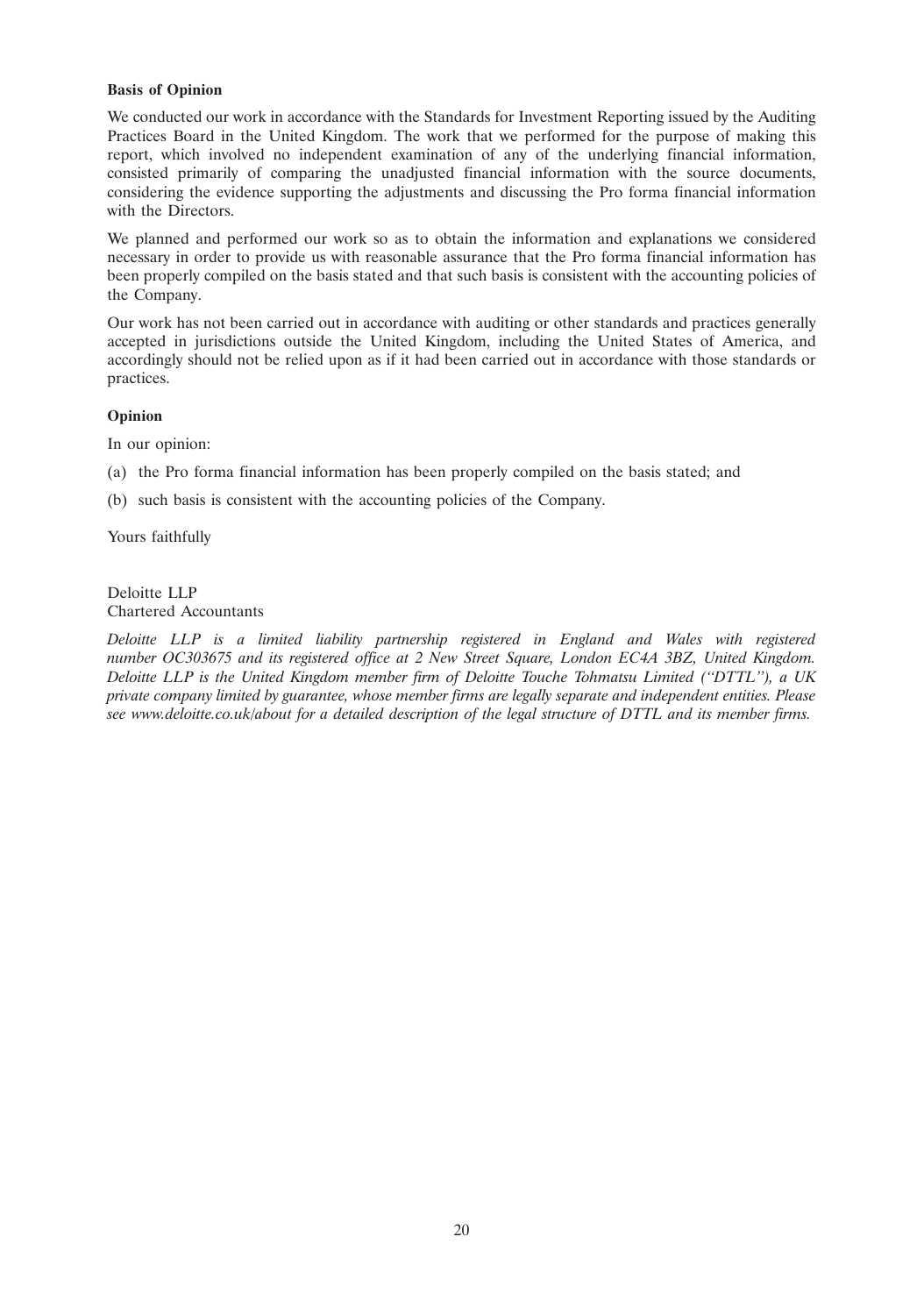# **PART VI ADDITIONAL INFORMATION**

# **1. RESPONSIBILITY**

Melrose and the Melrose Directors, whose names appear on page 3 of this Circular, accept responsibility for the information contained in this Circular. To the best of the knowledge and belief of Melrose and the Melrose Directors (who have taken all reasonable care to ensure that such is the case) the information contained in this Circular is in accordance with the facts and does not omit anything likely to affect the import of such information.

# **2. MELROSE**

The Company is a public company limited by shares operating under the laws of England and Wales, which was incorporated and registered in England and Wales on 8 October 2012 under registered number 08243706.

The principal legislation under which the Company operates is the Companies Act and the regulations made under it.

The registered office of the Company, and the business address of the Directors, is  $11<sup>th</sup>$  Floor, Colmore Plaza, 20 Colmore Circus Queensway, Birmingham, West Midlands B4 6AT. The head office and principal place of business of the Company is Leconfield House, Curzon Street, London W1J 5JA. The Company's telephone number at its registered office is  $+44$  (0) 121 296 2800 and at its head office is  $+44(0)$  20 7647 4500.

# **3. MAJOR SHAREHOLDERS**

As at the Latest Practicable Date, the Company had been notified of the following voting interests of three per cent or more in the Issued Ordinary Share Capital:

| Name | Number of existing<br><b>Ordinary Shares</b> | Percentage of the<br><b>Issued Ordinary</b><br><b>Share Capital</b> |
|------|----------------------------------------------|---------------------------------------------------------------------|
|      | 104, 103, 286                                | $971\%$                                                             |
|      | 53.456.498                                   | $4.99\%$                                                            |
|      | 46,308,210                                   | $4.32\%$                                                            |

# **4. THE DIRECTORS**

The Directors of Melrose are: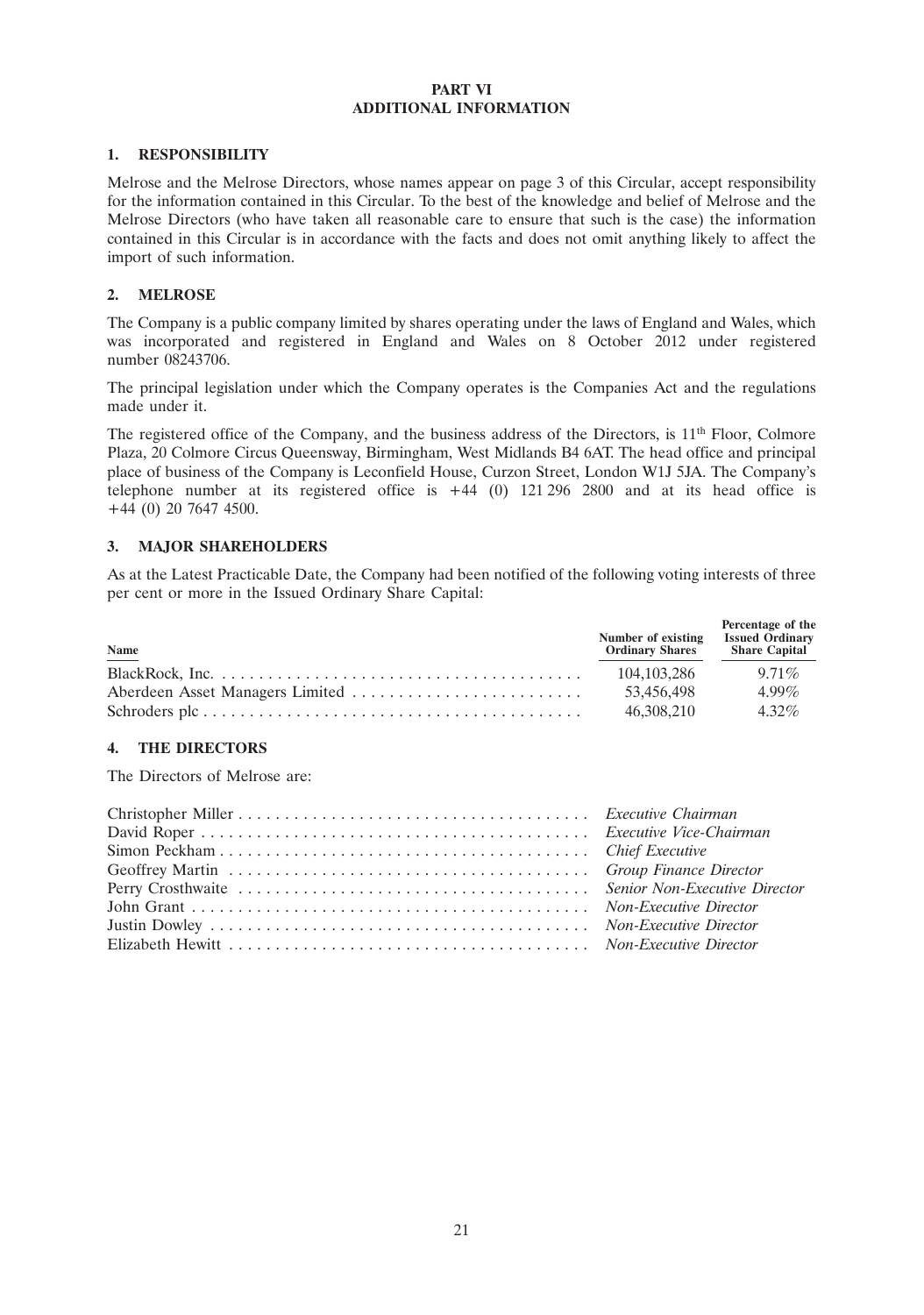# **5. DIRECTORS' INTERESTS IN SHARES**

# 5.1 **Interests in Ordinary Shares**

Set out below are the interests of the Directors of the Group in the Issued Ordinary Share Capital as at the Latest Practicable Date:

| <b>Directors</b> | Number of existing<br><b>Ordinary Shares</b> | Percentage of the<br><b>Issued Ordinary</b><br><b>Share Capital</b> |
|------------------|----------------------------------------------|---------------------------------------------------------------------|
|                  | 14,203,260                                   | $1.427\%$                                                           |
|                  | 7.530.783                                    | $0.757\%$                                                           |
|                  | 7,775,196                                    | $0.781\%$                                                           |
|                  | 3.739,054                                    | $0.376\%$                                                           |
|                  | 174.724                                      | $0.018\%$                                                           |
|                  | 275,257                                      | $0.028\%$                                                           |
|                  | 446.643                                      | $0.045\%$                                                           |
|                  | 24,202                                       | $0.002\%$                                                           |

(1) The interests of Mr. Miller include 5,311,426 Shares held by Harris & Sheldon Investments Limited, a company which is connected to Mr. Miller.

#### 5.2 **Interests under the 2012 Incentive Plan**

The Directors have the following options over 2012 Incentive Shares under the 2012 Incentive Plan as at the Latest Practicable Date:

| <b>Directors</b> | Number of 2012<br><b>Incentive Shares</b><br>under option |
|------------------|-----------------------------------------------------------|
|                  |                                                           |
|                  |                                                           |
|                  |                                                           |
|                  |                                                           |

# **6. SERVICE CONTRACTS AND LETTERS OF APPOINTMENT**

Details of the terms of each executive Melrose Director's service agreements are set out below:

| Name                                              | Date of Initial<br>Appointment $(1)$ | Leave<br>$(days)^{(2)}$ | <b>Benefits on Termination</b>                                                 | <b>Notice Period</b> | Confidentiality<br><b>Obligations</b> |
|---------------------------------------------------|--------------------------------------|-------------------------|--------------------------------------------------------------------------------|----------------------|---------------------------------------|
| Christopher Miller                                | 8 October 2012                       | 25                      | None other than payment 12 months<br>in lieu of untaken holiday<br>entitlement |                      | During and after<br>employment        |
| David Roper $\ldots \ldots \ldots 8$ October 2012 |                                      | 25                      | None other than payment 12 months<br>in lieu of untaken holiday<br>entitlement |                      | During and after<br>employment        |
| Simon Peckham 8 October 2012                      |                                      | 25                      | None other than payment 12 months<br>in lieu of untaken holiday<br>entitlement |                      | During and after<br>employment        |
| Geoffrey Martin 8 October 2012                    |                                      | 25                      | None other than payment 12 months<br>in lieu of untaken holiday<br>entitlement |                      | During and after<br>employment        |

(1) Each of the executive directors was re-elected at the Company's 2015 annual general meeting on 14 May 2015 and will be subject to re-election at the Company's 2016 annual general meeting.

(2) In addition to bank and public holidays.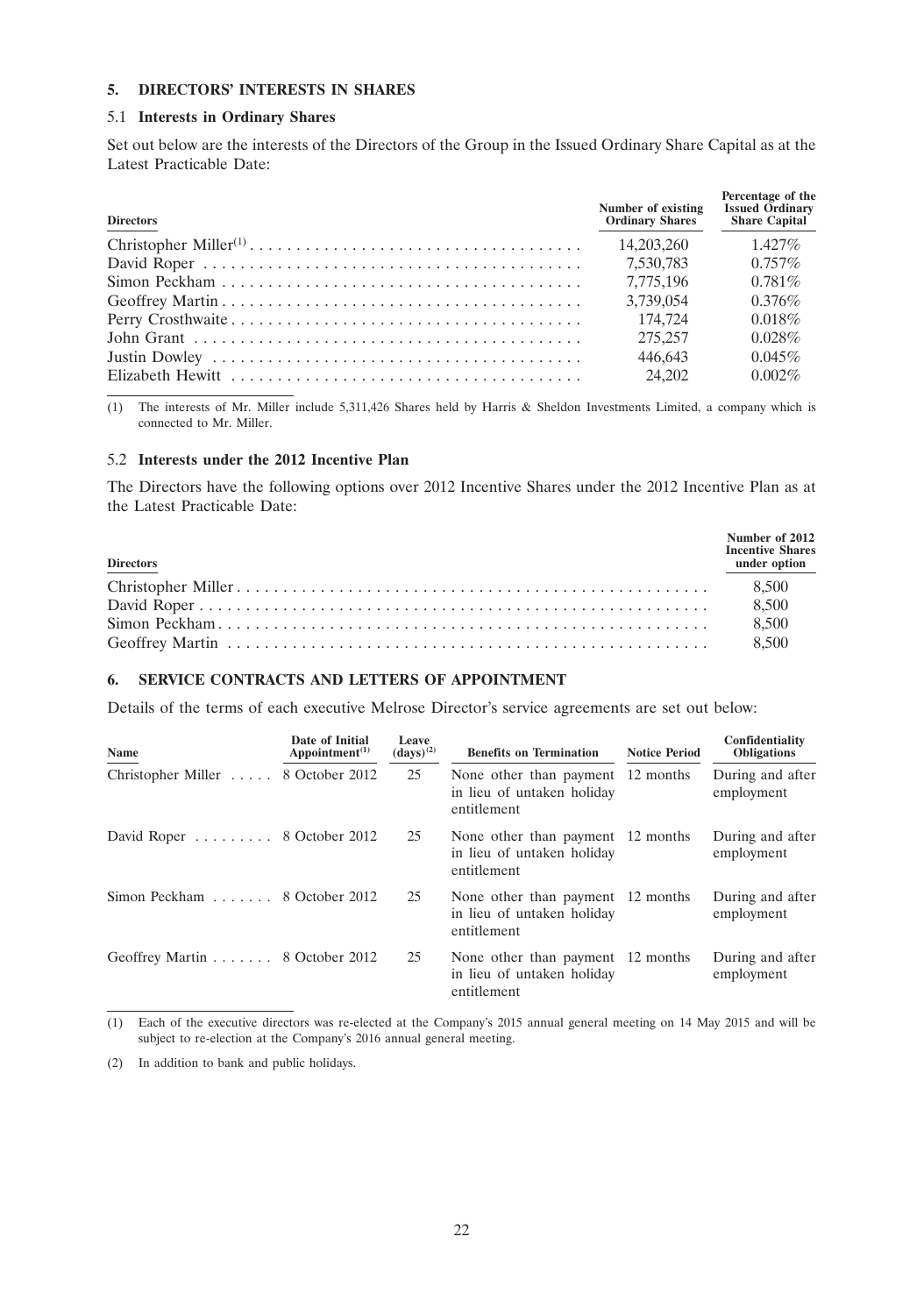The details of the terms of appointment of each non-executive Director of Melrose is set out below:

| Name                                            | <b>Date of Initial</b><br>Appointment $(1)$ | <b>Expenses</b>                                                                                                                       | Confidentiality<br><b>Obligations</b> | <b>Termination Provisions</b>                                                                                                                                                                        |
|-------------------------------------------------|---------------------------------------------|---------------------------------------------------------------------------------------------------------------------------------------|---------------------------------------|------------------------------------------------------------------------------------------------------------------------------------------------------------------------------------------------------|
| Perry Crosthwaite 8 October 2012 <sup>(2)</sup> |                                             | Reimbursement of Confidentiality<br>travel, hotel and undertaking<br>other<br>expenses incurred in time<br>in the course of<br>duties | incidental without limitation         | notice<br>and/or<br>Without<br>compensation if removed from<br>office by shareholders in a general<br>meeting or not re-appointed by<br>shareholders at an annual general<br>meeting of the Company. |
| John Grant 8 October 2012 <sup>(2)</sup>        |                                             | Reimbursement of Confidentiality<br>travel, hotel and undertaking<br>other<br>expenses incurred in time<br>in the course of<br>duties | incidental without limitation         | and/or<br>Without<br>notice<br>compensation if removed from<br>office by shareholders in a general<br>meeting or not re-appointed by<br>shareholders at an annual general<br>meeting of the Company. |
| Justin Dowley  8 October $2012^{(2)}$           |                                             | Reimbursement of Confidentiality<br>travel, hotel and undertaking<br>other<br>expenses incurred in time<br>in the course of<br>duties | incidental without limitation         | Without<br>notice<br>and/or<br>compensation if removed from<br>office by shareholders in a general<br>meeting or not re-appointed by<br>shareholders at an annual general<br>meeting of the Company. |
| Elizabeth Hewitt 8 October 2013 <sup>(3)</sup>  |                                             | Reimbursement of Confidentiality<br>travel, hotel and undertaking<br>other<br>expenses incurred in time<br>in the course of<br>duties | incidental without limitation         | notice<br>Without<br>and/or<br>compensation if removed from<br>office by shareholders in a general<br>meeting or not re-appointed by<br>shareholders at an annual general<br>meeting of the Company. |

(1) Each of the non-executive directors will be subject to re-election at the Company's 2016 annual general meeting.

(2) Each of Perry Crosthwaite, John Grant and Justin Dowley has been a non-executive director of the Company since 8 October 2012 and each was elected as a non-executive director at the Company's 2013 annual general meeting and re-elected at the Company's 2014 and 2015 annual general meetings.

(3) Elizabeth Hewitt has been a non-executive director of the Company since 8 October 2013 and was elected as a non-executive director at the Company's 2014 annual general meeting and re-elected at the Company's 2015 annual general meeting.

Save as set out above, there are no existing or proposed service agreements between any Melrose Director and any member of the Group providing for benefits upon termination of employment.

In the financial year ended 31 December 2014, the amount of remuneration paid (including any contingent or deferred compensation) and benefits in kind granted to each of the Melrose Directors by the Group for services in all capacities to the Group were as follows:

| <b>Name</b>                     | <b>Total salary</b><br>and fees $(f)$ | <b>Taxable</b><br>benefits $(f)$ | Bonus $(f)$              | <b>Pension related</b><br>benefits <sup>(1)</sup> (£) | Total $(f)$ |
|---------------------------------|---------------------------------------|----------------------------------|--------------------------|-------------------------------------------------------|-------------|
| Christopher Miller              | 435,000                               | 9,000                            |                          | 65,000                                                | 509,000     |
| David Roper                     | 435,000                               | 19,000                           | $\overline{\phantom{m}}$ | 65,000                                                | 519,000     |
|                                 | 435,000                               | 21,000                           | 252,000                  | 65,000                                                | 773,000     |
|                                 | 348,000                               | 46,000                           | 202,000                  | 52,000                                                | 648,000     |
|                                 | 67,000                                |                                  |                          |                                                       | 67,000      |
| John Grant <sup>(3)</sup>       | 70,000                                |                                  |                          |                                                       | 70,000      |
| Justin Dowley <sup>(4)</sup>    | 68,000                                |                                  |                          |                                                       | 68,000      |
| Elizabeth Hewitt <sup>(5)</sup> | 64,000                                |                                  |                          |                                                       | 64,000      |
|                                 | 23,000                                |                                  |                          |                                                       | 23,000      |

(1) Of the total £247,836 attributable to pension contributions, £195,660 was paid as a supplement to base salary in lieu of pension arrangements. The balance of £52,176 was paid into the individual Directors' nominated private pension plans.

(2) Perry Crosthwaite was chairman of the Company's Remuneration Committee until the conclusion of the Company's 2014 annual general meeting at which point he was replaced by Justin Dowley. Perry Crosthwaite received an amount of £1,822 in recognition of his chairmanship of the Remuneration Committee for the period from 1 January 2014 to 13 May 2014. Perry Crosthwaite was senior non-executive director of the Company with effect from the Company's 2014 annual general meeting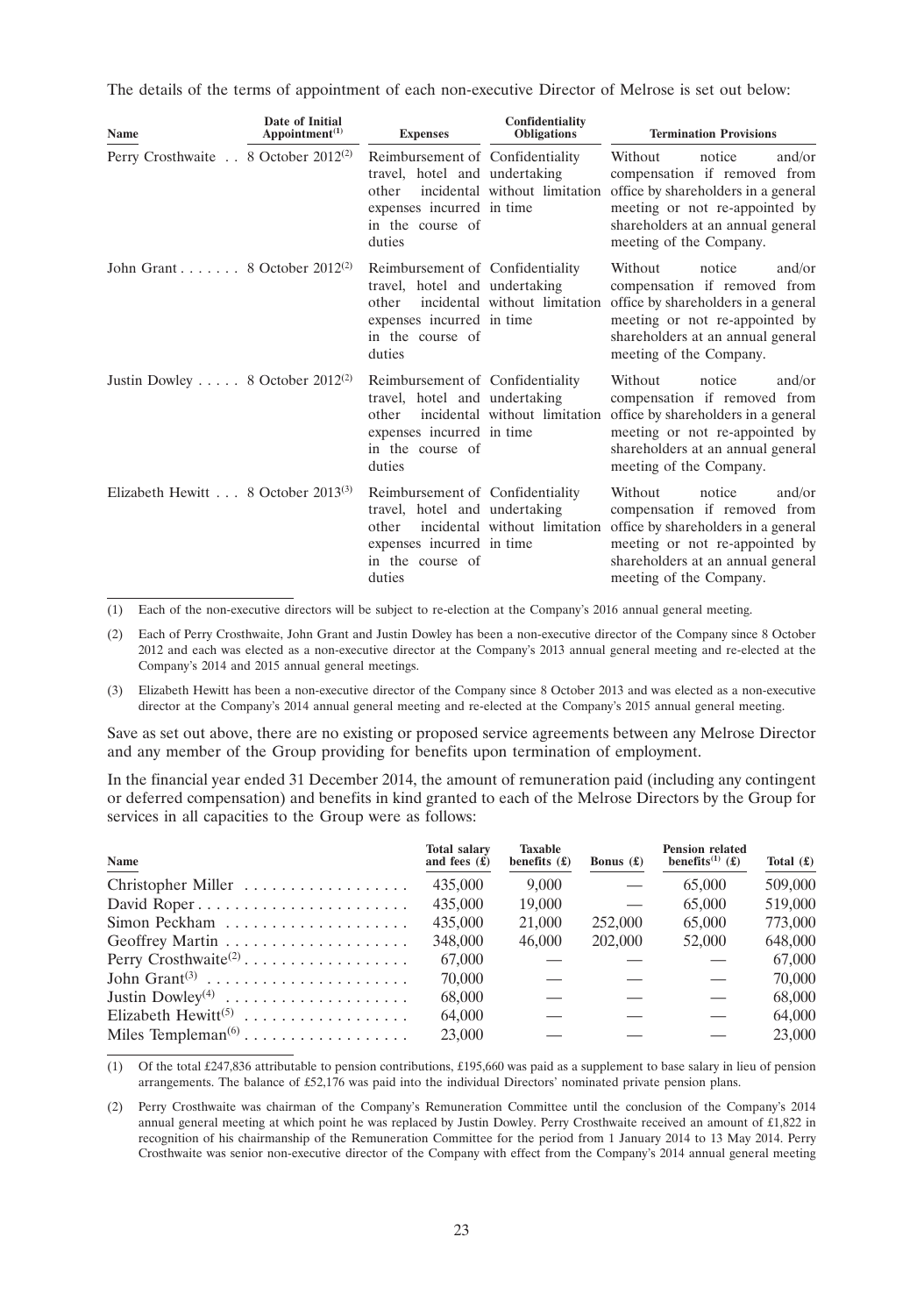and received an amount of £3,178 in recognition of his holding that position for the period from 13 May 2014 to 31 December 2014.

- (3) Includes £8,181 per annum in recognition of chairmanship of the Company's Audit Committee.
- (4) Justin Dowley became chairman of the Company's Remuneration Committee with effect from the conclusion of the Company's 2014 annual general meeting. Justin Dowley received an amount of £6,365 in recognition of his chairmanship of the Company's Remuneration Committee for the period from 13 May 2014 to 31 December 2014.
- (5) Includes £1,586 in recognition of chairmanship of the Nomination Committee for the period from the conclusion of the Company's 2014 annual general meeting on 13 May 2014 to 31 December 2014.
- (6) Miles Templeman stood down as non-executive director of the Company with effect from the conclusion of the Company's 2014 annual general meeting and the fees referred to above reflect his fees for the period from 1 January 2014 to 13 May 2014.

# **7. LITIGATION**

## 7.1 **The Continuing Group**

There are no, nor have there been any, governmental, legal or arbitration proceedings (nor is Melrose aware of any such proceedings which are pending or threatened) which may have, or during the last twelve months prior the date of this Circular have had, a significant effect on Melrose and/or the Continuing Group's financial position or profitability.

# 7.2 **Elster Group**

There are no, nor have there been any, governmental, legal or arbitration proceedings (nor is Melrose aware of any such proceedings which are pending or threatened) which may have, or during the last twelve months prior the date of this Circular have had, a significant effect on the Elster Group's financial position or profitability.

# **8. MATERIAL CONTRACTS**

# 8.1 **The Continuing Group**

No contracts have been entered into (other than contracts entered into in the ordinary course of business) by any member of the Continuing Group either (i) within the period of two years immediately preceding the date of this Circular which are or may be material to the Continuing Group; or (ii) which contain any provisions under which any member of the Continuing Group has any obligation or entitlement which is, or may be, material to the Continuing Group as at the date of this Circular, save as disclosed below:

# (a) **Disposal Agreement**

On 28 July 2015, the Company, Melrose PLC and Sageford UK Limited entered into the Disposal Agreement with Honeywell International Inc. Details of the terms of the Disposal Agreement are set out in Part III (*Principal Terms and Conditions of the Disposal*) of this Circular.

# (b) **Warranty Agreement**

On 28 July 2015, Sageford UK Limited entered into the Warranty Agreement with Honeywell International Inc. Details of the terms of the Warranty Agreement are set out in Part III (*Principal Terms and Conditions of the Disposal*) of this Circular.

# (c) **FKI UK DB Scheme Agreement**

On 28 July 2015, Melrose PLC and Honeywell International Inc. entered into an agreement with the trustees of the FKI UK DB Scheme providing for the replacement of certain Melrose PLC guarantees in relation to the liabilities of the FKI UK DB Scheme with Honeywell International Inc. guarantees with effect from and conditional on Completion.

# (d) **McKechnie Plan Agreement**

On 28 July 2015, Melrose PLC and Honeywell International Inc. entered into an agreement with the trustees of the McKechnie Plan providing for the replacement of certain Melrose PLC guarantees in relation to the liabilities of the McKechnie Plan with Honeywell International Inc. guarantees with effect from and conditional on Completion.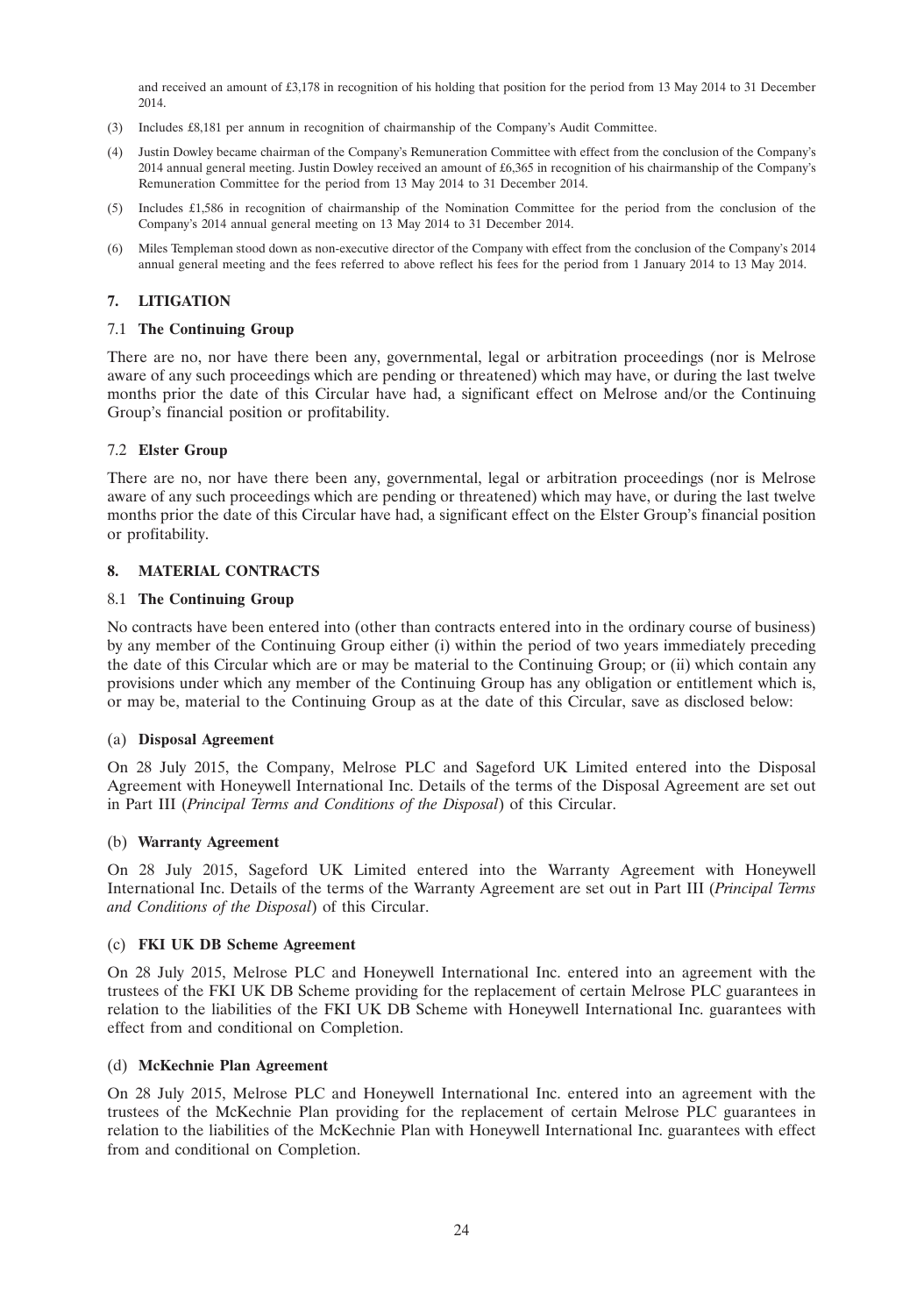# (e) **Bridon Group Disposal Agreement**

On 11 October 2014, Melrose PLC and FKI Limited entered into an agreement with Bridge Bidco Limited, an affiliate of the Ontario Teachers' Pension Plan, in respect of the sale and purchase of the Bridon Group for an enterprise value of £365 million payable in cash on completion of the transaction, subject to limited adjustments. As part of the transaction, Melrose contributed £6.7 million into the Bridon Group (2013) Pension Scheme, which remains with the Bridon Group following completion. The disposal completed on 12 November 2014.

# (f) **Crosby and Acco Disposal Agreement**

On 10 October 2013, Melrose and Crosby Overseas Holdings Limited entered into an agreement (as amended on 21 November 2013) with Oliver Bidco Limited (a newly incorporated company controlled by affiliates of Kohlberg Kravis Roberts & Co L.P.) for the sale of Certex France S.a r.l., Crosby Premier Stampings Limited, Crosby Industria e Comerceo de Ferramentas Ltda, FKI Industries Inc., Inter Product B.V., Parson Chaine Europe SAS and Rhombus Rollen Verwaltungsgesellschaft for total consideration of \$1,010 million (£627.3 million). The disposal completed on 22 November 2013.

# 8.2 **The Elster Group**

No contracts have been entered into (other than contracts entered into in the ordinary course of business) by any member of the Elster Group either (i) within the period of two years immediately preceding the date of this Circular which are or may be material to the Elster Group; or (ii) which contain any provisions under which any member of the Elster Group has any obligation or entitlement which is, or may be, material to the Elster Group as at the date of this Circular.

# **9. RELATED PARTY TRANSACTIONS**

Details of related party transactions (which for these purposes are those set out in the standards adopted according to Regulation (EC) No 1606/2002) which Melrose have entered into:

- (a) during the year ended 31 December 2012 are disclosed in accordance with the respective standard adopted according to Regulation (EC) No 1606/2002 in note 8 on page 124 of Melrose's 2012 Annual Report and Accounts;
- (b) during the year ended 31 December 2013 are disclosed in accordance with the respective standard adopted according to Regulation (EC) No 1606/2002 in note 8 on page 145 of Melrose's 2013 Annual Report and Accounts; and
- (c) during the year ended 31 December 2014 are disclosed in accordance with the respective standard adopted according to Regulation (EC) No 1606/2002 in note 8 on page 155 of Melrose's 2014 Annual Report and Accounts.

# **10. PENSIONS**

It has been agreed that the Elster Retirement Plans will remain with Elster following the Disposal. The McKechnie Plan and the FKI UK DB Scheme will be transferred to Honeywell. The pension related assets and liabilities under these plans as at 30 June 2015 were as follows:

|                                                                                              | <b>McKechnie Plan</b> | <b>FKI UK DB</b><br><b>Scheme</b> | <b>Elster</b><br><b>Retirement</b><br><b>Plans</b> | <b>Total</b> |
|----------------------------------------------------------------------------------------------|-----------------------|-----------------------------------|----------------------------------------------------|--------------|
|                                                                                              | £ millions            | £ millions                        | £ millions                                         | £ millions   |
| $\overline{\text{Assets}} \dots \dots \dots \dots \dots \dots \dots \dots \dots \dots \dots$ | 209                   | 496                               | 43                                                 | 748          |
|                                                                                              | (202)                 | (532)                             | (148)                                              | (882)        |
| Net pension assets/(liabilities) $\dots \dots \dots$                                         |                       | (36)                              | (105)                                              | (134)        |

Following Completion, Melrose will retain the Brush Group (2013) Pension Scheme with respect of its Brush business as well as the FKI US Plan.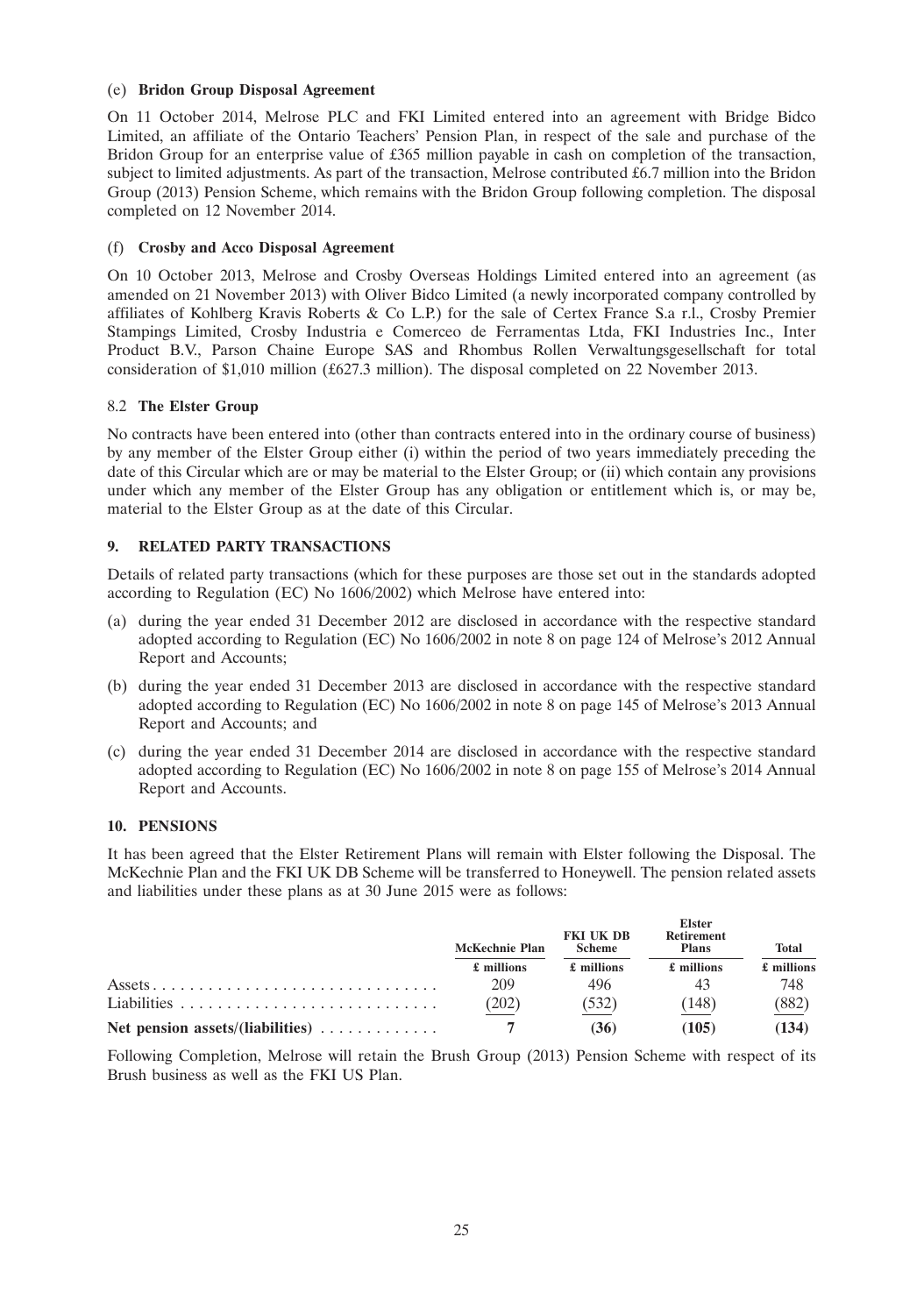# **11. WORKING CAPITAL STATEMENT**

The Company and the Directors are of the opinion that, taking into account the net proceeds of the Disposal, the Continuing Group has sufficient working capital available for its present requirements, that is, for at least the next twelve months from the date of publication of this Circular.

# **12. SIGNIFICANT CHANGE**

# 12.1 **The Continuing Group**

There has been no significant change in the financial or trading position of the Continuing Group since 30 June 2015, being the date to which the last published unaudited interim financial statements for the Group have been prepared.

# 12.2 **Elster Group**

There has been no significant change in the financial or trading position of the Elster Group since 30 June 2015, being the date to which the financial information in Part IV (*Financial Information Relating to the Elster Group*) of this Circular has been prepared.

# **13. CONSENTS**

Rothschild has given and has not withdrawn its written consent to the inclusion in this Circular of the references to its name in the form and context in which they are included.

J.P. Morgan has given and has not withdrawn its written consent to the inclusion in this Circular of the references to its name in the form and context in which they are included.

Deloitte is a member firm of the Institute of Chartered Accountants in England and Wales and has given and has not withdrawn its written consent to the inclusion of its report set out in Part V (*Unaudited Pro Forma Statement of Net Assets of the Group*) of this Circular in the form and context in which it is included.

# **14. DOCUMENTS AVAILABLE FOR INSPECTION**

Copies of the following documents will be available for inspection at the offices of Simpson Thacher  $\&$ Bartlett LLP, CityPoint, One Ropemaker Street, London EC2Y 9HU during usual business hours on any weekday (Saturdays, Sundays and public holidays excepted) from the date of this Circular up to and including the date of the General Meeting and at the registered office of the Company from the date of this Circular up to and including the date of the General Meeting, and at the place of the General Meeting from 15 minutes prior to its commencement until its conclusion:

- (a) the Articles;
- (b) Melrose's 2012 Annual Report and Accounts;
- (c) Melrose's 2013 Annual Report and Accounts;
- (d) Melrose's 2014 Annual Report and Accounts;
- (e) Melrose's 2015 Half Year Results;
- (f) the report on the unaudited pro forma financial information of Elster Group from Deloitte as set out in Part V (*Unaudited Pro Forma Statement of Net Assets of the Group*) of this Circular;
- (g) the consent letters referred to in Section 13 above;
- (h) the Disposal Agreement;
- (i) the Warranty Agreement; and
- (j) this Circular and the Form of Proxy.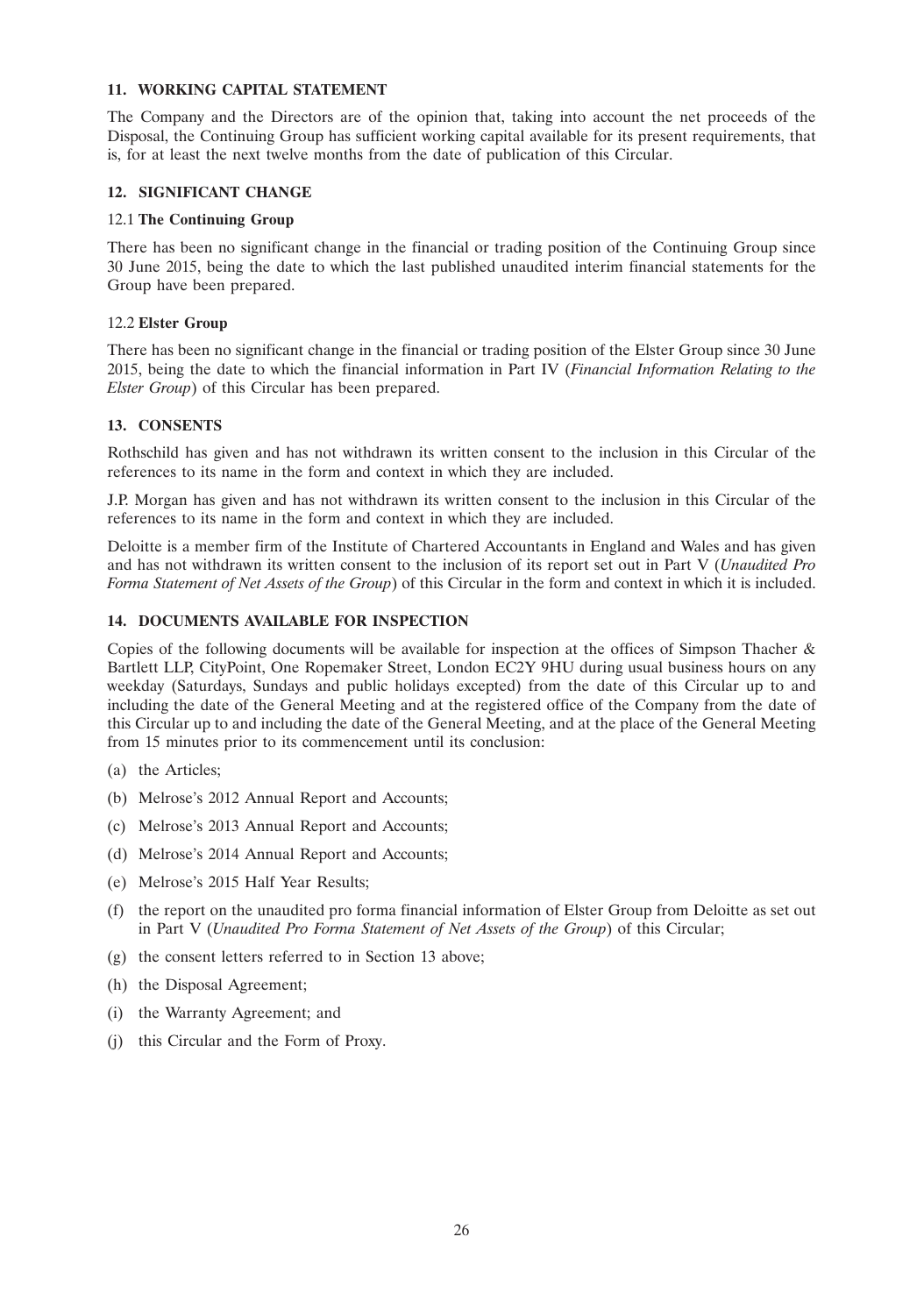# **15. INFORMATION INCORPORATED BY REFERENCE**

The information set out in the following table has been incorporated by reference into this Circular by reference:

| Documents containing<br>information incorporated by<br>reference                                                 | Section of this Circular which<br>refers to the document containing<br>information incorporated by<br>reference | Where the information can be<br>accessed by Shareholders    |
|------------------------------------------------------------------------------------------------------------------|-----------------------------------------------------------------------------------------------------------------|-------------------------------------------------------------|
| Melrose's 2012 Annual Report                                                                                     | Part VI (Additional Information),                                                                               | http://www.melroseplc.net/                                  |
| and Accounts                                                                                                     | Section 9                                                                                                       | investors/reports/                                          |
| Melrose's 2013 Annual Report                                                                                     | Part VI (Additional Information),                                                                               | http://www.melroseplc.net/                                  |
| and Accounts                                                                                                     | Section 9                                                                                                       | investors/reports/                                          |
| Melrose's 2014 Annual Report                                                                                     | Part VI (Additional Information),                                                                               | http://www.melroseplc.net/                                  |
| and Accounts                                                                                                     | Section 9                                                                                                       | investors/reports/                                          |
| Part V of the Melrose PLC<br>circular for the 'Proposed<br>Acquisition of Elster Group SE'<br>dated 29 June 2012 | Part IV (Financial Information<br>Relating to the Elster Group),<br>Section 2                                   | http://www.melroseplc.net/<br>investors/elster-acquisition/ |

A copy of each of the documents listed above is available for inspection in accordance with terms of Section 14 of this Part VI (*Additional Information*).

Dated: 29 July 2015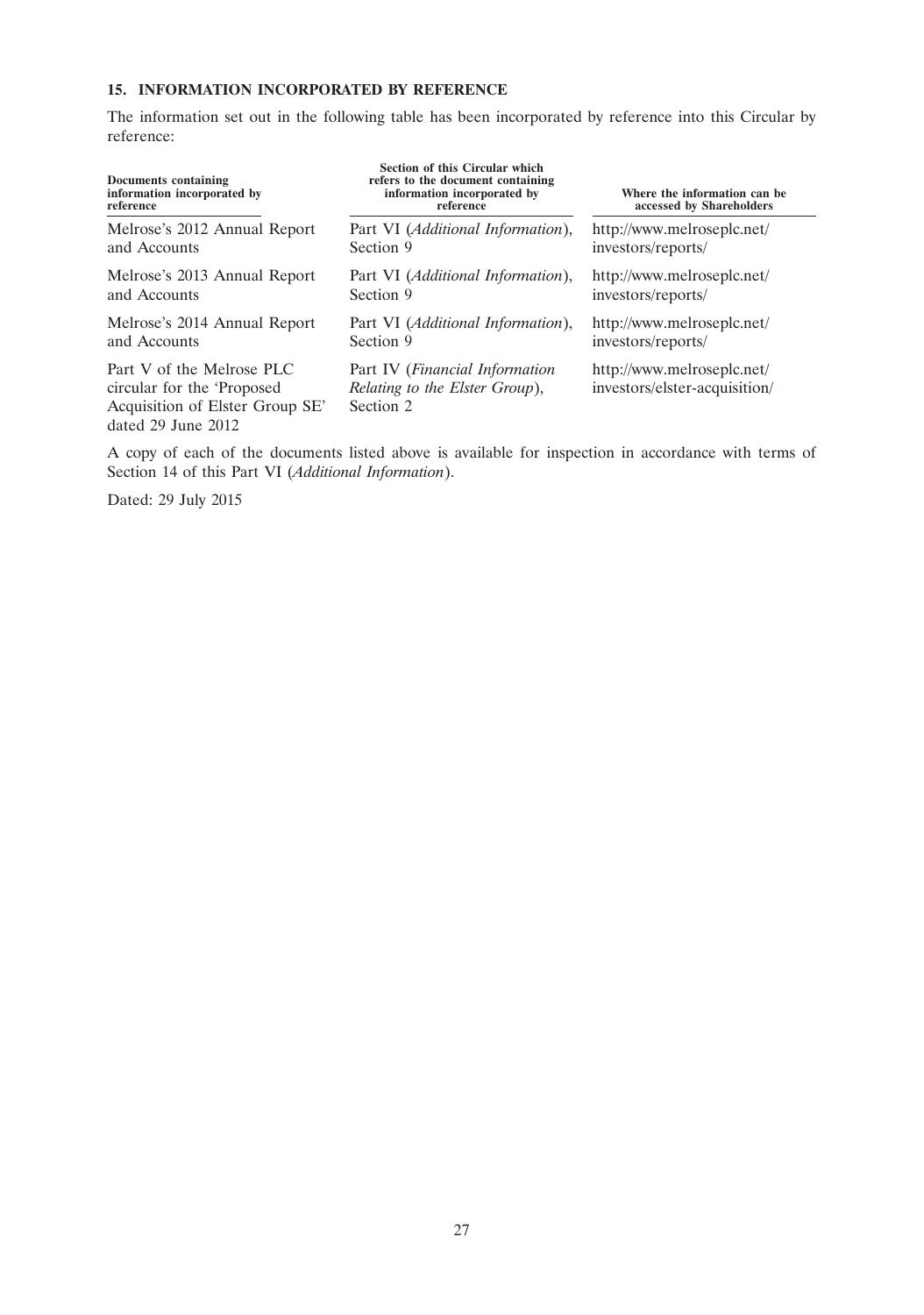# **PART VII DEFINITIONS**

The following definitions apply throughout this Circular, unless the context requires otherwise:

| 2012 Incentive Plan         | the incentivisation plan approved by a special resolution of<br>Shareholders at a general meeting of Melrose on 11 April 2012                                                                                                                 |
|-----------------------------|-----------------------------------------------------------------------------------------------------------------------------------------------------------------------------------------------------------------------------------------------|
| 2012 Incentive Shares       | the incentive shares of £1.00 each in the capital of Melrose                                                                                                                                                                                  |
|                             | the articles of association of Melrose as amended from time to time                                                                                                                                                                           |
| Board or Melrose Board      | the board of directors of Melrose                                                                                                                                                                                                             |
| Bridon or Bridon Group      | the Bridon business which comprised, as at 12 November 2014,<br>Bridon Limited, together with each of its direct and indirect<br>subsidiaries and subsidiary undertakings                                                                     |
| Brush or Brush Group        | the Brush business which comprised, as at the date hereof, Brush<br>Electrical Machines Ltd and FKI Switchgear (Hong Kong) Ltd<br>together with each of their direct and indirect subsidiaries and<br>subsidiary undertakings                 |
| Brush Group (2013) Pension  |                                                                                                                                                                                                                                               |
| Scheme                      | the occupational pension scheme known as the 'Brush Group (2013)<br>Pension Scheme', established by a definitive deed dated 4 April 2013                                                                                                      |
| Business Day                | a day (other than a Saturday or Sunday or public holiday) on which<br>banks are open for business in London                                                                                                                                   |
| Circular or this document   | this shareholder circular dated 29 July 2015                                                                                                                                                                                                  |
| Companies Act               | the Companies Act 2006, as amended from time to time                                                                                                                                                                                          |
| Company or Melrose          | Melrose Industries PLC, a public limited company incorporated<br>under the laws of England and Wales with its registered office at<br>11 <sup>th</sup> Floor, Colmore Plaza, 20 Colmore Circus Queensway,<br>Birmingham, West Midlands B4 6AT |
| Completion                  | the completion of the Disposal in accordance with the terms, and<br>subject to the conditions, of the Disposal Agreement                                                                                                                      |
| Continuing Group            | the Group, with effect from Completion                                                                                                                                                                                                        |
| CREST                       | the electronic transfer and settlement system for the paperless<br>settlement of trades in listed securities operated by Euroclear                                                                                                            |
| CREST Manual                | the manual, as amended from time to time, produced by Euroclear<br>describing the CREST system and supplied by Euroclear to users and<br>participants thereof                                                                                 |
| CREST Proxy Instruction     | the instruction whereby CREST members send a CREST message<br>appointing a proxy for the General Meeting and instructing the proxy<br>how to vote and containing the information set out in the CREST<br>Manual                               |
| CREST Regulations           | the Uncertificated Securities Regulations 2001 (SI 2001 No. 01/378),<br>as amended                                                                                                                                                            |
| Deloitte                    | Deloitte LLP, auditors to Melrose and reporting accountants                                                                                                                                                                                   |
| Disclosure and Transparency | the Disclosure and Transparency Rules as published by the FCA                                                                                                                                                                                 |
| Disposal                    | the proposed disposal of the Elster Group by the Seller pursuant to<br>the terms of the Disposal Agreement                                                                                                                                    |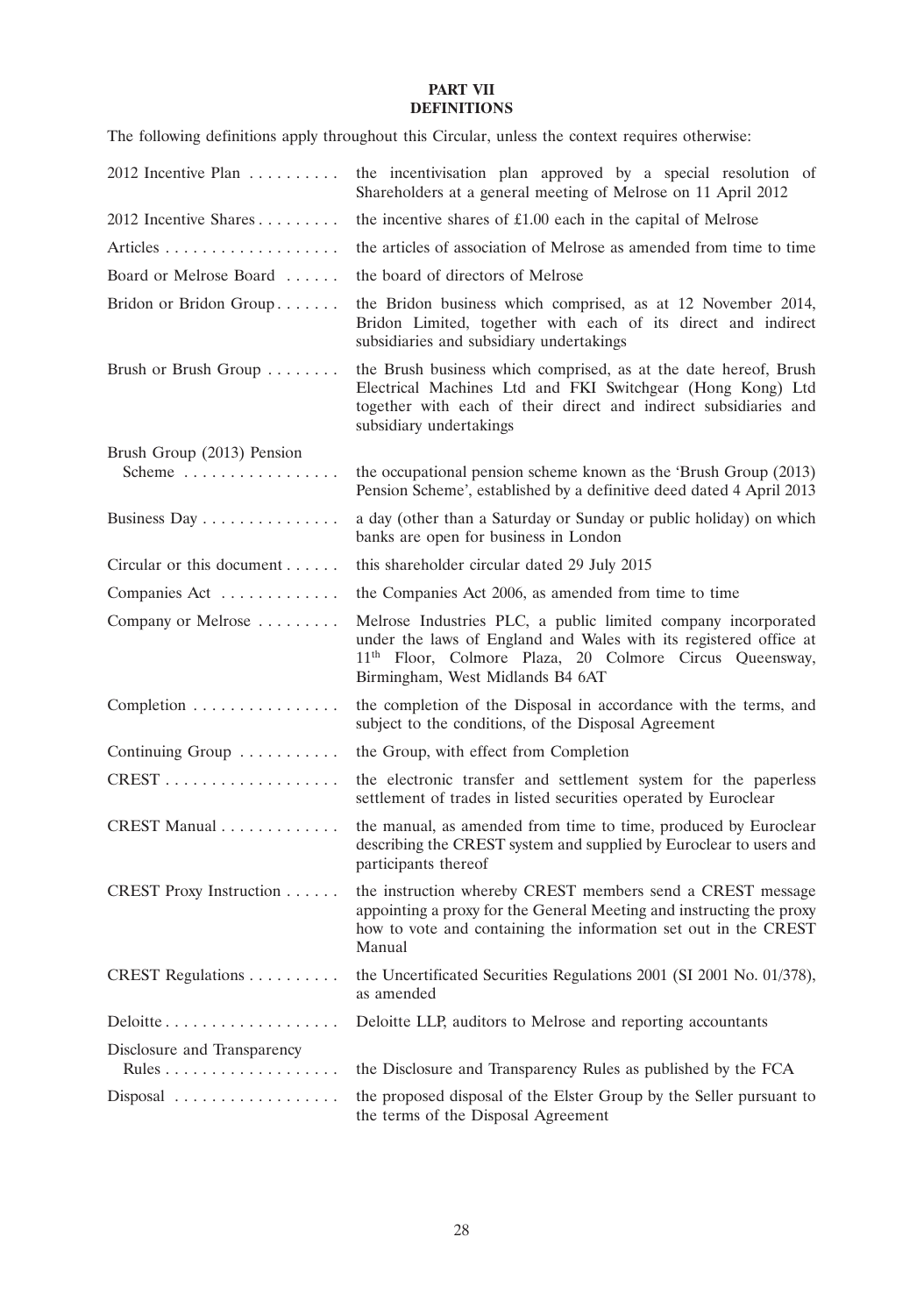| Disposal Agreement             | the sale and purchase agreement dated 28 July 2015 between the<br>Company, Melrose PLC, the Seller and the Purchaser, further details<br>of which are set out in Part III (Principal Terms and Conditions of the<br>Disposal) of this Circular  |
|--------------------------------|-------------------------------------------------------------------------------------------------------------------------------------------------------------------------------------------------------------------------------------------------|
| Disposal Resolution            | the ordinary resolution to be proposed and considered at the<br>General Meeting to approve the Disposal, as set out in the Notice of<br>General Meeting forming part of this Circular                                                           |
|                                | the Eclipse business which comprised, as at 31 October 2014, Eclipse,<br>Inc together with each of its direct and indirect subsidiaries                                                                                                         |
| Elster or Elster Group         | the Elster business which comprised, as at the date hereof, the Sale<br>Company together with its direct and indirect subsidiaries and<br>subsidiary undertakings and will include on Completion the<br>McKechnie Plan and the FKI UK DB Scheme |
| Elster Electricity             | the electricity meters, communications and energy management<br>business segment of Elster                                                                                                                                                      |
| Elster Gas                     | the gas meters, systems, heat process units and technologies business<br>segment of Elster                                                                                                                                                      |
| Elster Retirement Plans        | the Elster (UK) Pension Plan, the Aegon and Friends Life group<br>personal pension plans and any other defined contribution plan or<br>arrangement that is sponsored by and so will transfer with any<br>member of the Elster Group             |
| Elster Water                   | the water metering and communications systems business segment of<br>Elster                                                                                                                                                                     |
|                                | the economic and political confederation of European nations which<br>share a common foreign and security policy and co-operate on justice<br>and home affairs known as the European Union                                                      |
| Euroclear                      | Euroclear UK & Ireland Limited, the operator of CREST (as<br>defined in the CREST Regulations)                                                                                                                                                  |
| Financial Conduct Authority or |                                                                                                                                                                                                                                                 |
|                                | the United Kingdom Financial Conduct Authority                                                                                                                                                                                                  |
| FKI UK DB Scheme               | the occupational pension scheme known as the FKI Group Pension<br>Scheme established by a definitive deed dated 29 September 1989                                                                                                               |
| FKI US Plan                    | the defined benefit plan known as the 'Melrose North America, Inc.<br>Group Pension' and the defined contribution benefit plan known as<br>the 'Melrose North America, Inc. 401(k) Retirement Savings Plan for<br>Non-Union Employees'          |
| Form of Proxy                  | the form of proxy for use at the General Meeting which accompanies<br>this Circular                                                                                                                                                             |
| FSMA                           | the Financial Services and Markets Act 2000, as amended from time<br>to time                                                                                                                                                                    |
| General Meeting                | the general meeting of Melrose to be held at the offices of Invested at<br>2 Gresham Street, London EC2V 7QP at 10.30 a.m. on 21 August<br>2015 to consider and, if thought fit, pass the Disposal Resolution                                   |
| Group or Melrose Group         | Melrose, its subsidiaries and subsidiary undertakings from time to<br>time                                                                                                                                                                      |
| Honeywell                      | Honeywell International Inc.                                                                                                                                                                                                                    |
|                                | International Financial Reporting Standards, as issued by the<br>International Accounting Standards Board and endorsed by the EU                                                                                                                |
| Issued Ordinary Share Capital  | the issued Ordinary Shares of the Company                                                                                                                                                                                                       |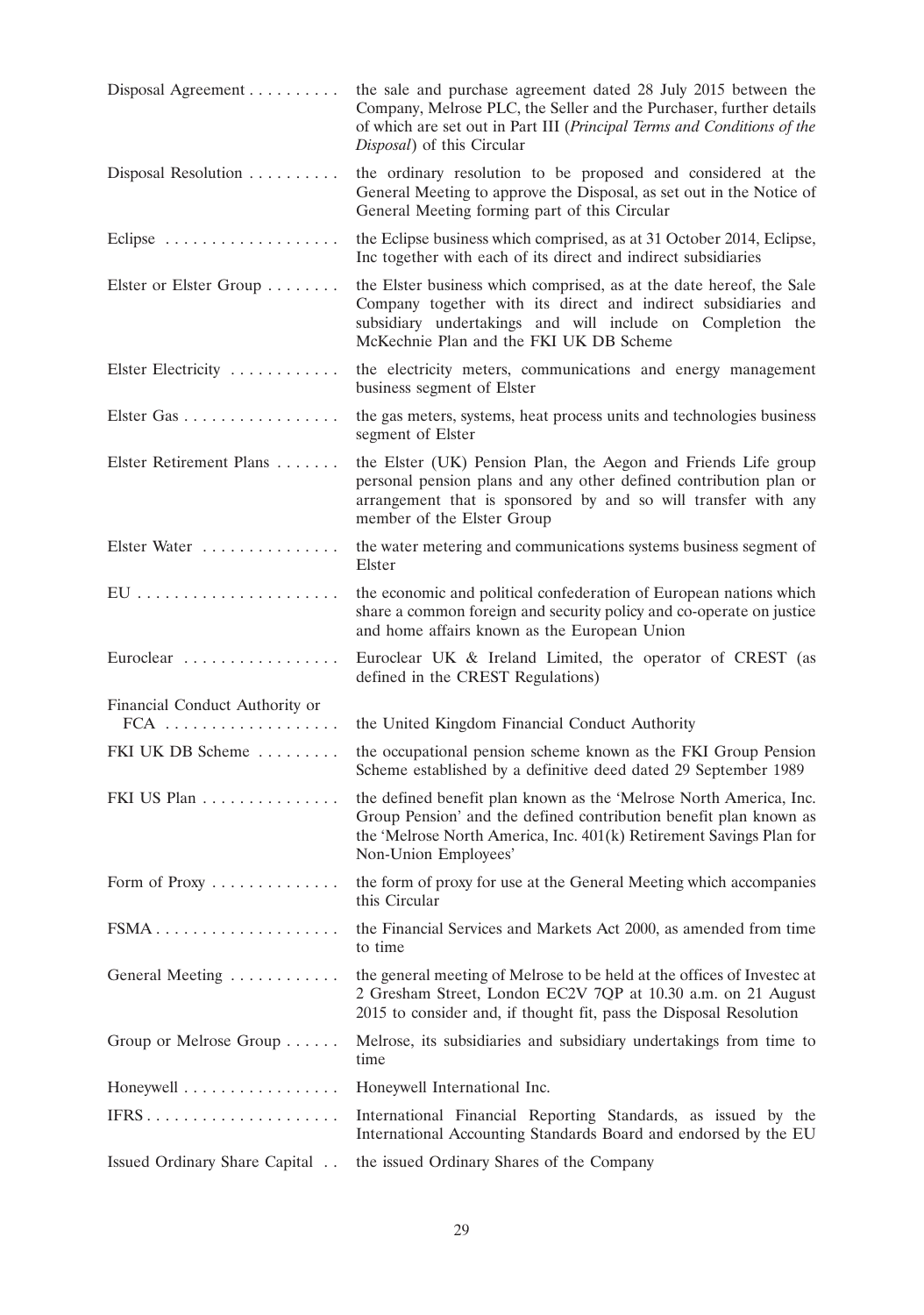| J.P. Morgan $\dots \dots \dots \dots \dots$  | J.P. Morgan Limited                                                                                                                                                                                                         |
|----------------------------------------------|-----------------------------------------------------------------------------------------------------------------------------------------------------------------------------------------------------------------------------|
| Joint Sponsors                               | Rothschild and J.P. Morgan                                                                                                                                                                                                  |
| Latest Practicable Date                      | 27 July 2015, being the latest practicable date prior to the publication<br>of this Circular                                                                                                                                |
| Listing Rules                                | the listing rules made by the FCA under section 73A of FSMA                                                                                                                                                                 |
| London Stock Exchange                        | London Stock Exchange plc                                                                                                                                                                                                   |
| McKechnie Plan                               | the occupational pension scheme known as the McKechnie Pension<br>Plan established by a deed dated 10 April 1963                                                                                                            |
| Melrose Directors or Directors               | the directors of Melrose                                                                                                                                                                                                    |
| Melrose's 2012 Annual Report<br>and Accounts | the annual report and accounts prepared by Melrose for the financial<br>year ended 31 December 2012 and published by Melrose on 6 March<br>2013                                                                             |
| Melrose's 2013 Annual Report<br>and Accounts | the annual report and accounts prepared by Melrose for the financial<br>year ended 31 December 2013 and published by Melrose on 5 March<br>2014                                                                             |
| Melrose's 2014 Annual Report<br>and Accounts | the annual report and accounts prepared by Melrose for the financial<br>year ended 31 December 2014 and published by Melrose on 4 March<br>2015                                                                             |
| Melrose's 2015 Half Year Results             | the half year results prepared by Melrose for the six month period<br>ended 30 June 2015 and published by Melrose on 28 July 2015                                                                                           |
| Notice of General Meeting                    | the notice of General Meeting contained in this Circular                                                                                                                                                                    |
| pence, $\pounds$ and pounds sterling         | the lawful currency of the United Kingdom                                                                                                                                                                                   |
| Pro Forma Financial Information              | has the meaning given to such term in Part V (Unaudited Pro Forma<br>Statement of Net Assets of the Group) of this Circular                                                                                                 |
| Prospectus Rules                             | the rules for the purposes of Part VI of FSMA in relation to offers of<br>securities to the public and the admission of securities to trading on a<br>regulated market                                                      |
| Purchaser                                    | Honeywell International Inc.                                                                                                                                                                                                |
| Registrar or Equiniti                        | Equiniti Limited, or any other registrar appointed by the Company<br>from time to time                                                                                                                                      |
| Regulatory Information Service               | one of the regulatory information services authorised by the FCA to<br>receive, process, and disseminate regulatory information from listed<br>companies                                                                    |
| Rothschild                                   | N M Rothschild & Sons Limited                                                                                                                                                                                               |
| Sageford or Seller                           | Sageford UK Ltd, a private limited company incorporated under the<br>laws of England and Wales with its registered office at 11th Floor,<br>Colmore Plaza, 20 Colmore Circus Queensway, Birmingham, West<br>Midlands B4 6AT |
| Sale Company                                 | Teaford GmbH, a company incorporated under the laws of Germany<br>with its corporate seat in Wiesbaden and registered business address<br>at Steinern Straße 19-21, 55252 Mainz-Kastel, Germany                             |
| Share(s) or Ordinary Shares                  | the ordinary shares of 7/55 pence each in the share capital of Melrose                                                                                                                                                      |
| Shareholders                                 | holders of Shares                                                                                                                                                                                                           |
| UK or United Kingdom                         | United Kingdom of Great Britain and Northern Ireland                                                                                                                                                                        |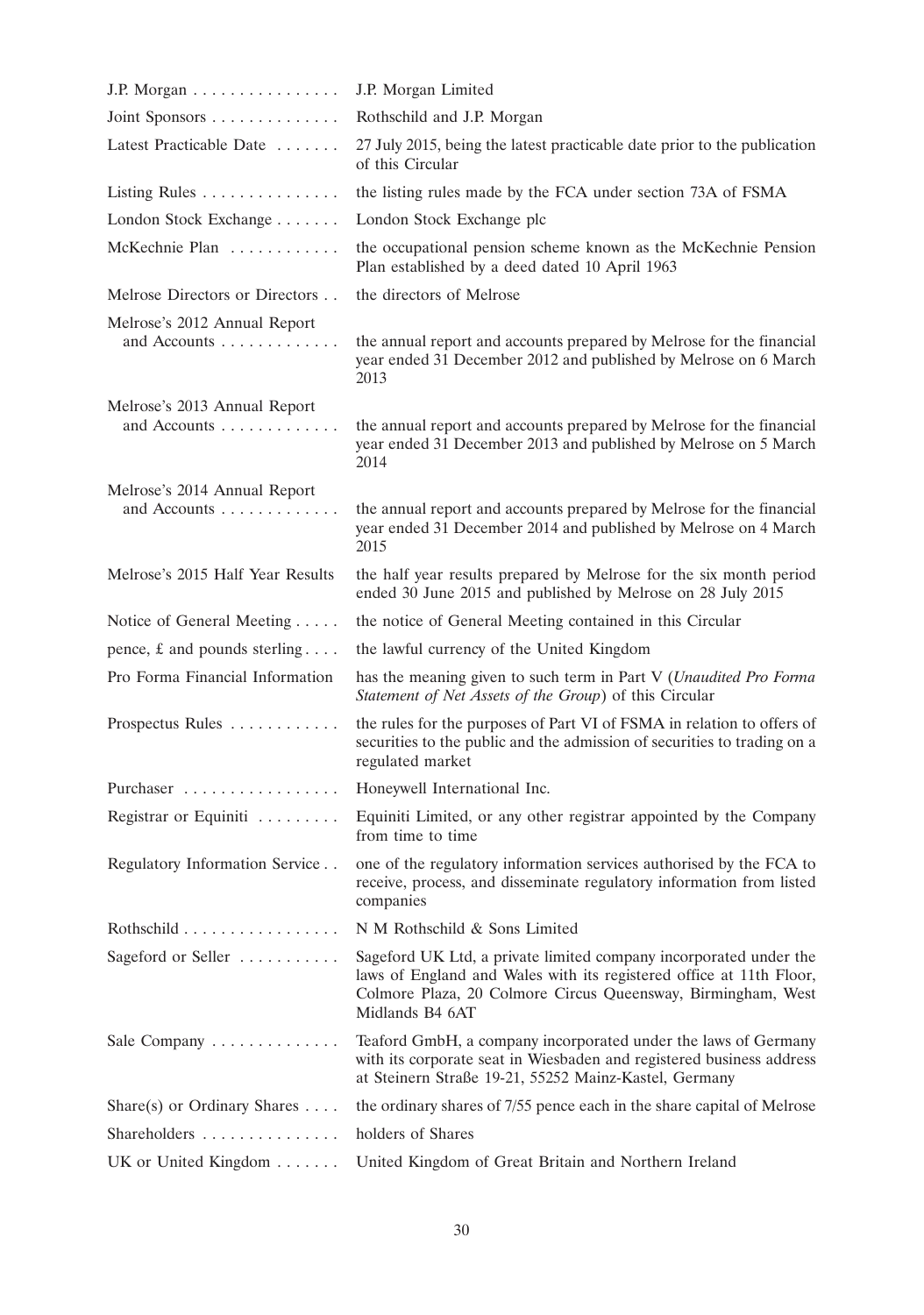US or United States . . . . . . . . . United States of America Warranty Agreement ......... the warranty agreement dated 28 July 2015 between the Seller and the Purchaser, further details of which are set out in Part III (*Principal Terms and Conditions of the Disposal*) of this Circular

All references to legislation in this Circular are to the legislation of England and Wales unless the contrary is indicated. Any reference to any provision of any legislation shall include any amendment, modification, re-enactment or extension thereof.

For the purpose of this Circular, ''subsidiary'' and ''subsidiary undertaking'' have the meanings given by the Companies Act.

Words importing the singular shall include the plural and *vice versa*, and words importing the masculine gender shall include the feminine or neutral gender.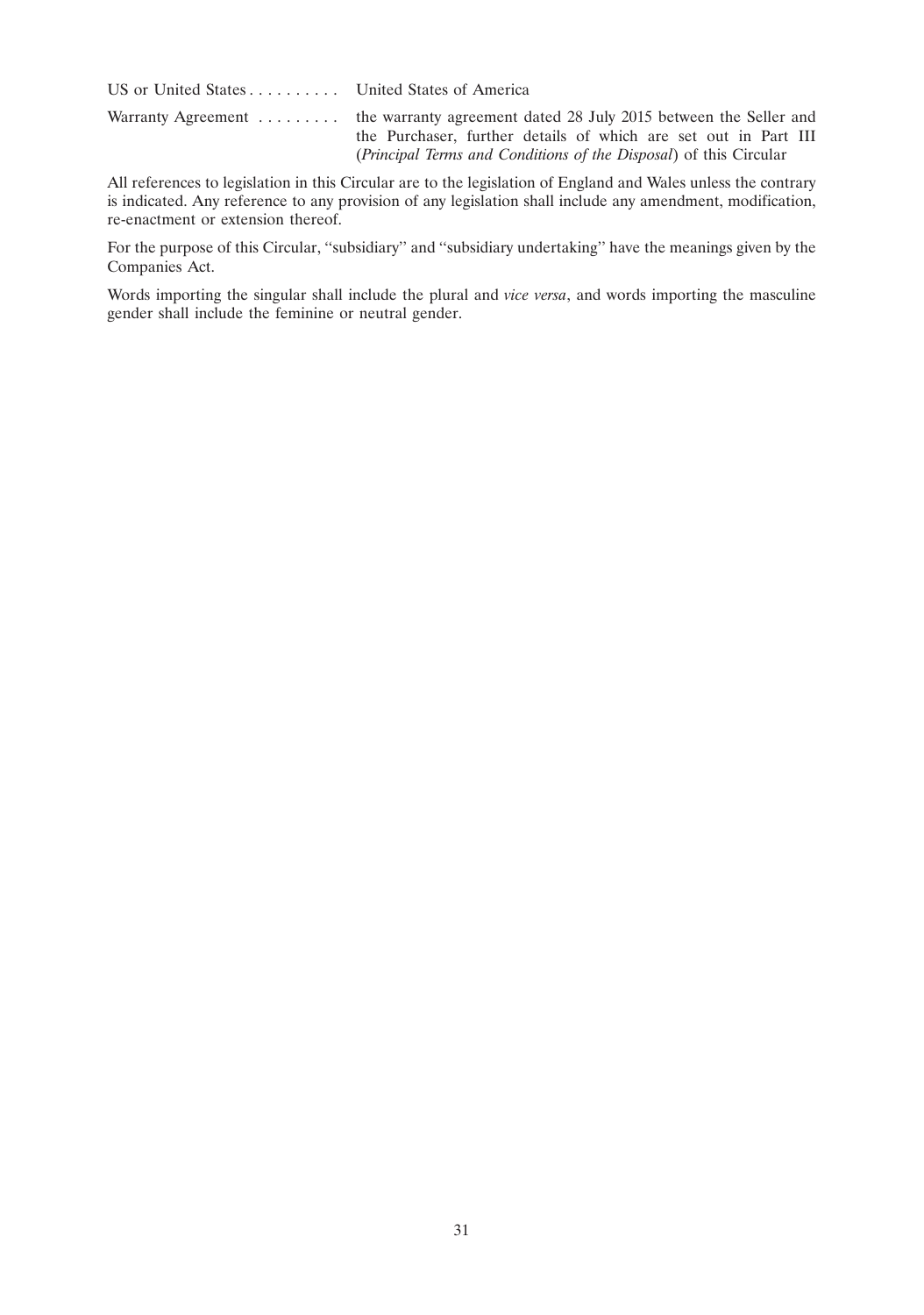#### **NOTICE OF GENERAL MEETING**

# **MELROSE INDUSTRIES PLC**

*(incorporated and registered in England and Wales under the Companies Act 2006 with registered number 08243706)*

# **NOTICE OF GENERAL MEETING**

**NOTICE IS GIVEN** that a General Meeting of Melrose Industries PLC (''**Melrose**'' or the ''**Company**'') will be held at the offices of Investec at 2 Gresham Street, London EC2V 7QP at 10.30 a.m. on 21 August 2015 to consider and, if thought fit, pass the following resolution which will be proposed as an ordinary resolution:

# **ORDINARY RESOLUTION**

**THAT** the disposal of the Elster Group on the terms, and subject to the conditions, of the disposal agreement between (i) the Company; (ii) Melrose PLC; (iii) Sageford UK Limited; and (iv) Honeywell International Inc. dated 28 July 2015 and all agreements entered into pursuant to or in connection with such disposal (the "**Disposal**"), as summarised in the circular to shareholders dated 29 July 2015 of which this Notice forms part, with such modifications (if any) as may be made in the manner specified below, be and is approved and the Directors of the Company be and are authorised to complete the Disposal in accordance with such terms and conditions and to agree such modifications to and such variations, waivers and extensions of any of the terms and conditions of the Disposal as they may deem necessary, expedient or appropriate, provided that any such modifications to, or variations, waivers and extensions of, the terms and conditions of the Disposal are not material.

29 July 2015

11<sup>th</sup> floor<br>
Colmore Plaza<br>
Company Secret 20 Colmore Circus Queensway Birmingham West Midlands B4 6AT

*Registered office: By order of the Board*

 $Companv$  *Secretary*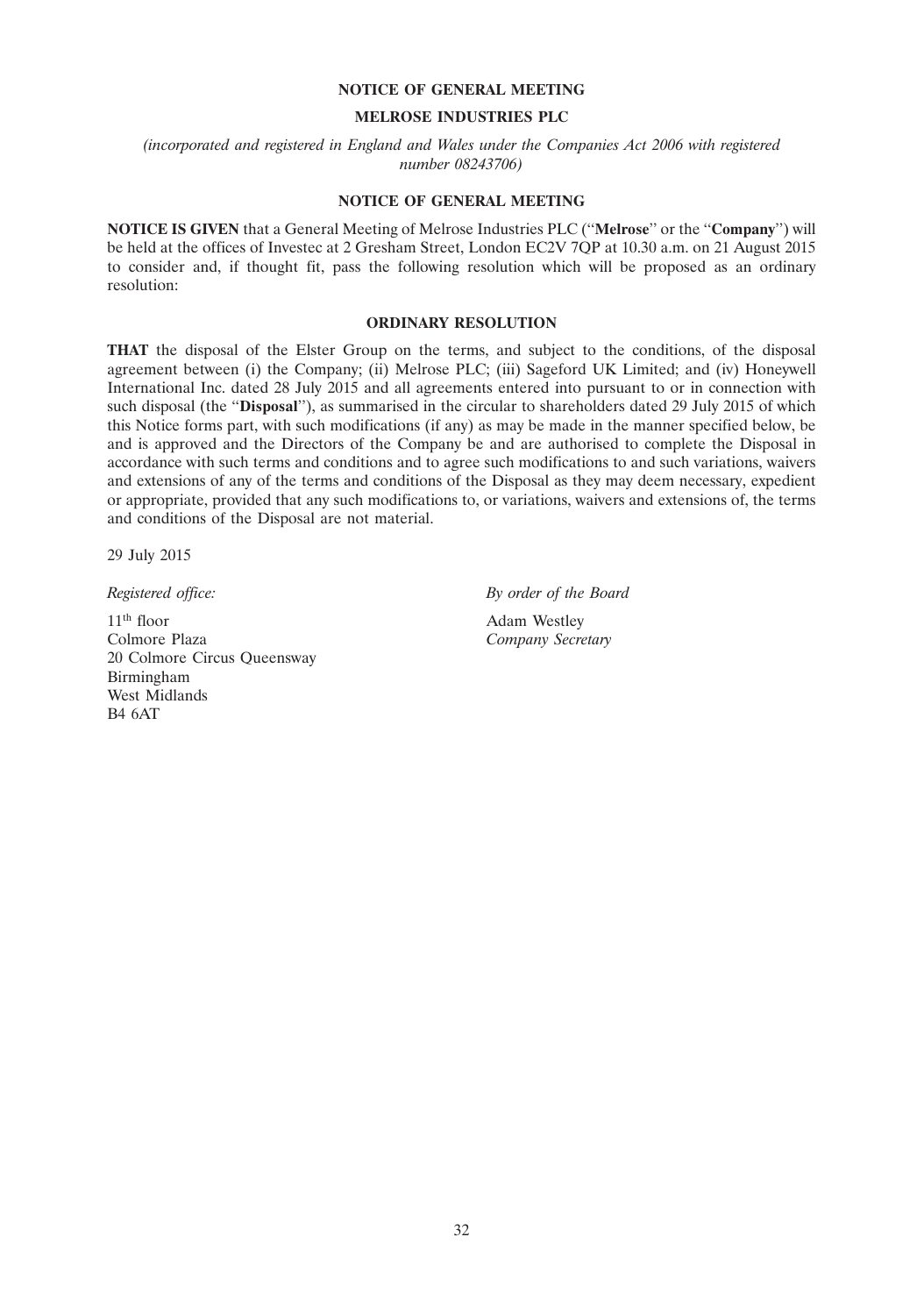#### **NOTES**

# **Notes:**

- 1. The holders of Ordinary Shares in the Company are entitled to attend the General Meeting and are entitled to vote. A member entitled to attend and vote at the meeting is also entitled to appoint one or more proxies to exercise all or any of their rights to attend, speak and, on a poll, vote instead of him. The proxy need not be a member of the Company.
- 2. A Form of Proxy is enclosed with this notice. To be effective, the Form of Proxy must be completed and returned, together with any power of attorney or authority under which it is completed or a certified copy of such power or authority, so that it is received by the Company's registrars at the address specified on the Form of Proxy not less than 48 hours (excluding any part of a day that is not a working day) before the time for holding the meeting (or, in the event of an adjournment, not less than 48 hours before the stated time of the adjourned meeting (excluding any part of a day that is not a working day)). Returning a completed Form of Proxy will not preclude a member from attending the meeting and voting in person.
- 3. Any person to whom this notice is sent who is a person nominated under section 146 of the Companies Act 2006 (the "Act") to enjoy information rights (a "Nominated Person") may, under an agreement between him and the shareholder by whom he was nominated, have a right to be appointed (or to have someone else appointed) as a proxy for the General Meeting. If a Nominated Person has no such proxy appointment right or does not wish to exercise it, he may, under any such agreement, have a right to give instructions to the shareholder as to the exercise of voting rights. The statement of the rights of shareholders in relation to the appointment of proxies in paragraphs 1 and 2 above does not apply to Nominated Persons. The rights described in paragraphs 1 and 2 can only be exercised by shareholders of the Company.
- 4. To be entitled to attend and vote at the General Meeting (and for the purposes of the determination by the Company of the number of votes they may cast), members must be entered on the Company's register of members by 6.00 p.m. on 19 August 2015 (or, in the event of an adjournment, not less than 48 hours before the stated time of the adjourned meeting (excluding any part of a day that is not a working day)). Changes to entries on the register of members after this time shall be disregarded in determining the rights of any person to attend or vote at the meeting.
- 5. As at 28 July 2015 (being the last Business Day prior to the publication of this notice) the Company's issued share capital consists of 995,206,966 ordinary shares of 7⁄55 pence each, carrying one vote each. Therefore, the total voting rights in the Company as at 28 July 2015 are 995,206,966.
- 6. CREST members who wish to appoint a proxy or proxies through the CREST electronic proxy appointment service may do so by using the procedures described in the CREST Manual. CREST Personal Members or other CREST sponsored members, and those CREST members who have appointed a service provider(s), should refer to their CREST sponsor or voting service provider(s), who will be able to take the appropriate action on their behalf.
- 7. In order for a proxy appointment or instruction made using the CREST service to be valid, the appropriate CREST message (a ''CREST Proxy Instruction'') must be properly authenticated in accordance with Euroclear UK & Ireland Limited's specifications, and must contain the information required for such instruction, as described in the CREST Manual (available via www.euroclear.com). The message, regardless of whether it constitutes the appointment of a proxy or is an amendment to the instruction given to a previously appointed proxy must, in order to be valid, be transmitted so as to be received by the issuer's agent ID RA19 by 10.30 a.m. on 19 August 2015. For this purpose, the time of receipt will be taken to be the time (as determined by the time stamp applied to the message by the CREST Application Host) from which the issuer's agent is able to retrieve the message by enquiry to CREST in the manner prescribed by CREST. After this time any change of instructions to proxies appointed through CREST should be communicated to the appointee through other means.
- 8. CREST members and, where applicable, their CREST sponsors, or voting service providers should note that Euroclear UK & Ireland Limited does not make available special procedures in CREST for any particular message. Normal system timings and limitations will, therefore, apply in relation to the input of CREST Proxy Instructions. It is the responsibility of the CREST member concerned to take (or, if the CREST member is a CREST personal member, or sponsored member, or has appointed a voting service provider, to procure that his CREST sponsor or voting service provider(s) take(s)) such